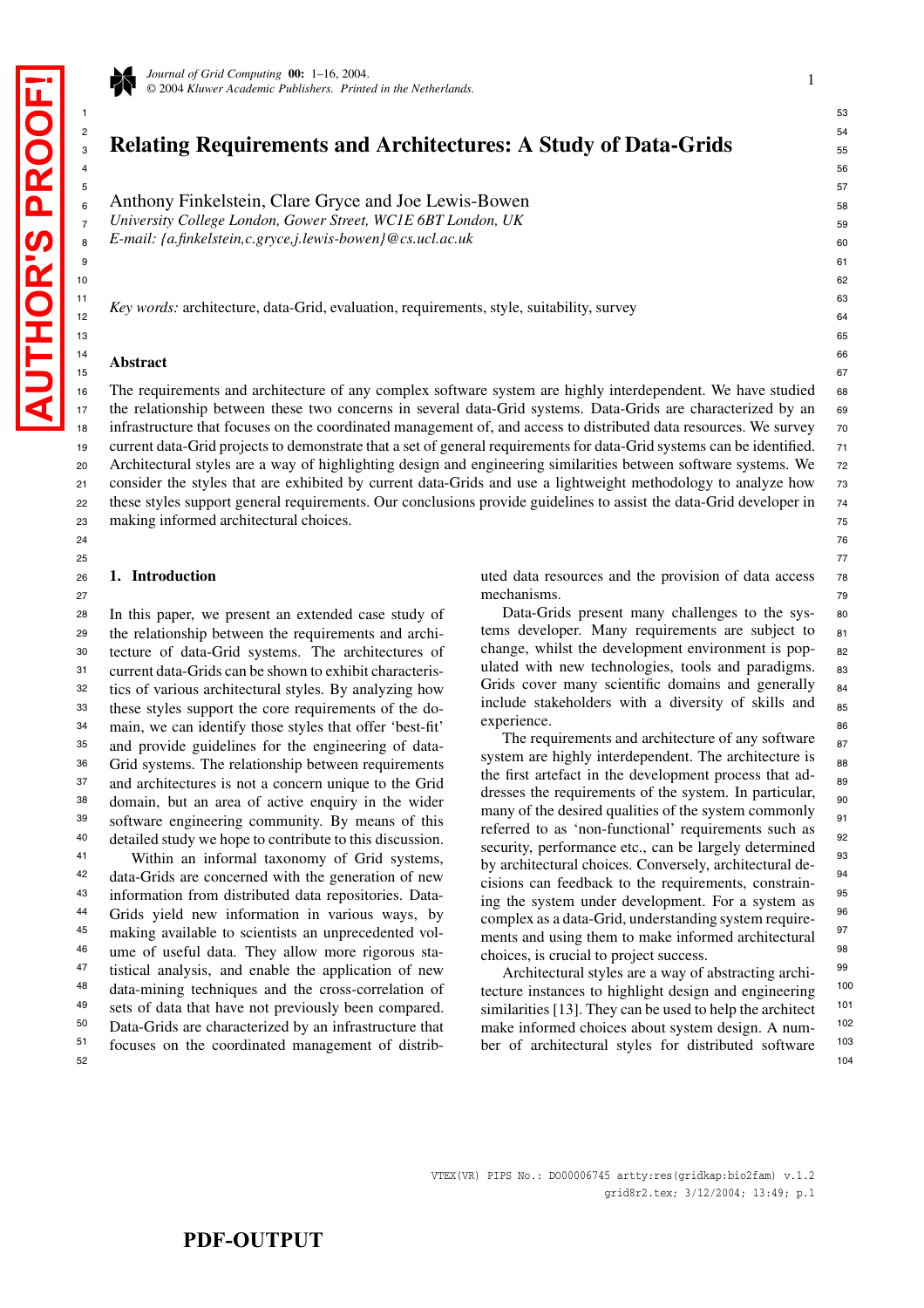<sup>1</sup> systems have been identified and documented. Each does commonly occur in data-Grids, but in an in-<sup>2</sup> supports specific qualities, offering certain guaran-<br>
formal way, without clear application of engineering <sup>54</sup> <sup>3</sup> tees about the attributes and behavior of the deployed principles. <sup>55</sup> 4 56 system. Styles can also be combined to reflect the rela-<sup>5</sup> tive importance of desired system qualities and design their common requirements. The analysis of architec- <sup>57</sup> <sup>6</sup> trade-offs. By using architectural styles as a starting tural style suitability also presented is a technology <sup>58</sup> <sup>7</sup> point for system design, the architect can exploit the independent solution to many of these challenges. It <sup>59</sup> <sup>8</sup> benefits of re-use, reducing risk and improving the should therefore serve the wider community of datatrade-offs. By using architectural styles as a starting efficiency of the development process.

<sup>10</sup> In the next section of the paper, we review the key <sup>62</sup> <sup>11</sup> architectural styles of distributed systems and examine <sup>1.2</sup> *Projects Surveyed* 63 <sup>12</sup> which current data-Grids use these styles. In Section 3,  $\alpha_{\text{tot}}$  antions of data Grids, includes sight, for the  $\alpha$ <sup>64</sup> 13 we review the system requirements of current data-<br> $\frac{65}{100}$  and  $\frac{1}{100}$  and  $\frac{1}{100}$  and  $\frac{1}{100}$  and  $\frac{1}{100}$  and  $\frac{1}{100}$  and  $\frac{1}{100}$  and  $\frac{1}{100}$  and  $\frac{1}{100}$  and  $\frac{1}{100}$  and  $\frac{1}{$ 14 Grid projects, deriving a set of general requirements by the formation that formed with  $\frac{1}{2}$  for the formation of the formation of the formation of the formation <sup>15</sup> for the data-Grid domain. We then analyze how the  $\frac{1}{2}$  for the securities and their combined equations of  $\frac{1}{67}$ 16 documented architectural styles support the general  $\frac{1}{2}$  a vericity of employment contribution  $\frac{1}{2}$ 17 requirements of the domain. After this detailed re-<sup>18</sup> view, targeted at data-Grid practitioners, we present  $\frac{18}{100}$  reservation). The ready availability of information 19 a novel, lightweight method, of especial interest to  $\frac{1}{2}$  a novel interests architecture and services  $\frac{1}{2}$ <sup>20</sup> software engineers. Section 5 describes the method  $\frac{1}{2}$  and a determining factor: information gathered <sup>21</sup> for quantifiable evaluation of style suitability for ful-<br> $\frac{1}{2}$  and presented in this paper was from the project web-<sup>22</sup> filling requirements. Observations, conclusions and a sites at the time of writing including informal project <sup>74</sup> 23 summary of future work follow.  $\frac{1}{25}$   $\frac{1}{25}$   $\frac{1}{25}$   $\frac{1}{25}$   $\frac{1}{25}$   $\frac{1}{25}$   $\frac{1}{25}$   $\frac{1}{25}$   $\frac{1}{25}$   $\frac{1}{25}$   $\frac{1}{25}$   $\frac{1}{25}$   $\frac{1}{25}$   $\frac{1}{25}$   $\frac{1}{25}$   $\frac{1}{25}$   $\frac{1}{25}$ 

<sup>27</sup> We are directly involved in EGSO, the European Grid  $\Lambda$  stroGrid [17] eims to build a data Grid for UK as  $^{79}$ 28 of Solar Observations [21], and refer to this project<br>transmit ultimately contributing to a global Virtual as a test case. This data-Grid is being developed by  $\frac{1}{2}$  Observatory It aims to deliver a working data-Grid for  $\frac{1}{2}$  $\frac{30}{8}$  8 European and 2 United States institutions to en-<br>bey selected databases with associated data-mining 31 able a 'virtual observatory' for the worldwide solar  $\frac{1}{20}$  and  $\frac{1}{2004}$  at  $\frac{1}{2004}$  at  $\frac{1}{2004}$  and  $\frac{1}{2004}$  and  $\frac{1}{2004}$  at  $\frac{1}{2004}$  at  $\frac{1}{2004}$  at  $\frac{1}{2004}$  at  $\frac{1}{2004}$  at  $\frac{$  $^{32}$  physics community. It will provide unified access to  $^{64}$  omy solar physics and space plasma (solar terrestrial)  $^{84}$ <sup>85</sup> distributed, heterogeneous solar observations and re-<br>physics through a partnership between UK archive  $^{34}$  lated scientific data, and form a platform for their  $\frac{1}{2}$  centers and astronomical computer scientists  $^{86}$  $35$  analysis.  $87$ analysis.

<sup>36</sup> Since the project's launch, requirements have been 1.2.2. *BIRN* 88 <sup>37</sup> gathered from data providers and scientific users. We The Biomedical Informatics Research Network<sup>89</sup> <sup>38</sup> have also collaborated with other astronomy data-Grid (BIRN) [18] is a US based project that aims to fos-<sup>39</sup> projects, especially AstroGrid [17] and VSO [29].  $\qquad$  ter large-scale Biomedical science collaborations. This <sup>40</sup> The elicited EGSO requirements were analyzed – will be made possible through an infrastructure en-<sup>41</sup> following software engineering best practice – with abling data integration, high speed networking, dis-<sup>42</sup> use cases, MSCW prioritization and goal decomposi-<br>tributed high-performance computing and application  $^{94}$ tion [5, 6].

<sup>45</sup> identified similar requirements to those of EGSO, hop-<br>drive the definition, construction, and use of a 'feder-<sup>46</sup> ing to reuse suitable technology and good design pat-<br>ated data system'. The vision of the project is to enable <sup>98</sup> <sup>47</sup> terns. It became clear that there were common, chal-<br>the testing of new hypotheses through the analysis of  $\frac{99}{2}$ <sup>48</sup> lenging requirements that characterized data-Grids. larger patient populations and multi-resolution views <sup>100</sup> <sup>49</sup> However, we did not find any documentation that ab- of animal models through data sharing and the inte-  $101$ <sup>50</sup> stracted these and fitted them to generic solutions. gration of site independent resources for collaborative <sup>102</sup> <sup>51</sup> Reuse, especially of distributed system technology, data refinement. 52 104 stracted these and fitted them to generic solutions.

does commonly occur in data-Grids, but in an informal way, without clear application of engineering principles.

<sup>9</sup> efficiency of the development process. Grid planners, managers, architects and developers. <sup>61</sup> This paper documents our review of data-Grids and their common requirements. The analysis of architecindependent solution to many of these challenges. It should therefore serve the wider community of data-

#### 1.2. *Projects Surveyed*

24 and the contract of the contract of the contract of the contract of the contract of the contract of the contract of the contract of the contract of the contract of the contract of the contract of the contract of the con Our review of data-Grids includes eight further projects, listed below. These were identified as suitable for study owing to their focus on the federation of data resources, and their combined coverage of a variety of application domains (particle physics, biomedical and bioinformatics, astronomy and Earth observation). The ready availability of information about project requirements, architecture and services was also a determining factor; information gathered and presented in this paper was from the project websites at the time of writing, including informal project documents and web content, as well as more formal papers.

#### 26 and the contract of the contract of the contract of the contract of the contract of the contract of the contract of the contract of the contract of the contract of the contract of the contract of the contract of the co 1.2.1. *AstroGrid*

AstroGrid [17] aims to build a data-Grid for UK astronomy, ultimately contributing to a global Virtual Observatory. It aims to deliver a working data-Grid for key selected databases, with associated data-mining facilities, by late 2004. AstroGrid will cover astronomy, solar physics, and space plasma (solar terrestrial) physics, through a partnership between UK archive centers and astronomical computer scientists.

#### 1.2.2. *BIRN*

<sup>43</sup> tion [5, 6]. Software. Three 'test bed' projects including groups<sup>95</sup> <sup>44</sup> We then investigated whether other data-Grids had working on a variety of applications will be used to  $96$ The Biomedical Informatics Research Network (BIRN) [18] is a US based project that aims to foster large-scale Biomedical science collaborations. This will be made possible through an infrastructure enabling data integration, high speed networking, distributed high-performance computing and application working on a variety of applications will be used to drive the definition, construction, and use of a 'federated data system'. The vision of the project is to enable the testing of new hypotheses through the analysis of larger patient populations and multi-resolution views of animal models through data sharing and the intedata refinement.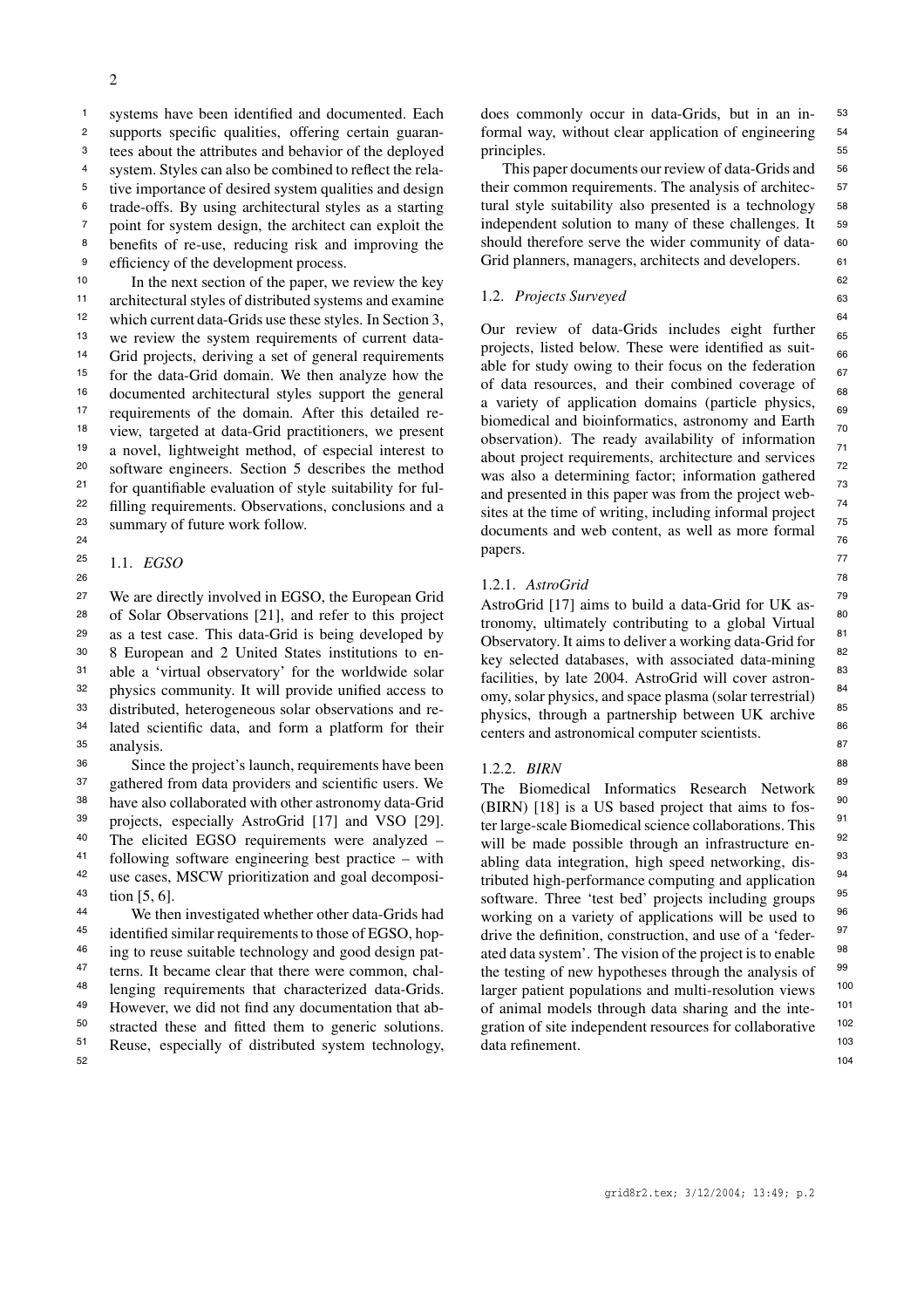#### 1.2.3. *EDG*

<sup>3</sup> sive EU funded project. It aims to enable access to standards and protocols for data exchange and access. <sup>55</sup> <sup>4</sup> geographically distributed compute power and stor-<br>The project has built several application prototypes <sup>56</sup> <sup>5</sup> age facilities belonging to different institutions across to drive this research, working cooperatively with the <sup>57</sup> <sup>6</sup> Europe. The project uses three scientific disciplines astronomical community. <sup>7</sup> with different application and domain specific needs <sup>59</sup> <sup>8</sup> as drivers; high-energy physics, biology and Earth 1.2.8. *PPDG* 60 <sup>9</sup> observation. Running from 2001–2003, the first and The Particle Physics Data Grid collaboration (PPDG) <sup>61</sup> <sup>10</sup> main objective for the project was the sharing of huge [27] is driven by the needs of current and near-future  $62$ <sup>11</sup> amounts of distributed data over the existing network research in particle and nuclear physics. It draws on  $63$ <sup>12</sup> infrastructure. <sup>64</sup> for the requirements of a wide range of experiments, aim-The European DataGrid (EDG) [20] is an expansive EU funded project. It aims to enable access to geographically distributed compute power and storage facilities belonging to different institutions across observation. Running from 2001–2003, the first and amounts of distributed data over the existing network infrastructure.

#### 1.2.4. *ESG*

<sup>16</sup> with the primary goal of addressing current chal- medium-term and longer-term needs and perspectives <sup>68</sup> <sup>17</sup> lenges in the analysis of, and knowledge development of these representative experiments, some of which  $69$ <sup>18</sup> from global Earth System models. The project will will run well beyond 2010. <sup>19</sup> use generic Grid technologies and application-specific  $\frac{71}{20}$  $\frac{20}{20}$  technologies, distributed supercomputing resources <sup>21</sup> and large-scale data and analysis servers to create a **2. Architectural Styles**  $\frac{73}{24}$  $\frac{22}{\epsilon}$  seamless and powerful environment for climate re-<sup>23</sup> search.<sup>75</sup><br>Report of the styles [13] are high level design pat-The Earth System Grid (ESG) [22] is a US project with the primary goal of addressing current challenges in the analysis of, and knowledge development search.

#### 1.2.5. *GriPhyN*

 $^{27}$  The Grid Hystes Network project (GHT HyT) [27] has<br>the primary objectives of providing the IT advances re  $_{28}$  the primary objectives of providing the IT advances re-<br> $_{\text{tmm}}$  $\frac{29}{2}$  quica to enable I classic scale data intensive selection.<br>
Five well established, distributed system styles are  $\frac{81}{2}$  $\frac{30}{20}$  Briving the project are four physics experiments that<br>produced below and applied to data-Grids. Key ar- $\frac{31}{21}$  product extremely large volumes of data, and the need<br>for equality to be able to extract complex information chitectural features are described for each. As the  $\frac{32}{2}$  for scientists to be able to extract complex information<br>from this data independent of geographic location. To application of an architectural style is commonly and  $\frac{84}{2}$  $\frac{33}{23}$  B nontinuis data independent of geographic location. To sometimes ambiguously stated, they are defined here  $\frac{85}{23}$  $_{34}$  meet these challenges, GriPhyN focuses its research<br> $_{\text{in terms of component communication.}~\text{Exemples}}$ <sup>86</sup>  $\frac{35}{25}$  on realizing the concept of virtual Data, the definition<br>order based of existing technologies that use the styles are also  $_{36}$  and delivery to a large community of a virtual space of  $_{\text{circular}}$  community of a virtual space of  $_{\text{circular}}$ The Grid Physics Network project (GriPhyN) [24] has quired to enable Petabyte-scale data intensive science. Driving the project are four physics experiments that produce extremely large volumes of data, and the need for scientists to be able to extract complex information from this data independent of geographic location. To on realizing the concept of Virtual Data; the definition data products derived from experimental data.

#### 1.2.6. *myGrid*

40 The myGrid project  $[25]$  is targeted at developing mid-<br><sup>92</sup> <sup>41</sup> dleware to support in-silico experiments in biology tems' components In some cases technology choice <sup>93</sup> 42 on a Grid. In contrast to other projects based around imposes architecture so a few data-Grid technologies <sup>94</sup> 43 Biomedical or bio-informatic applications, myGrid are also reviewed. Our findings are summarized in <sup>95</sup> 44 focuses on the resolution of issues arising from the  $\frac{1}{12}$  and  $\frac{1}{12}$  and  $\frac{1}{12}$  and  $\frac{1}{12}$  and  $\frac{1}{12}$  and  $\frac{1}{12}$  and  $\frac{1}{12}$  and  $\frac{1}{12}$  and  $\frac{1}{12}$  and  $\frac{1}{12}$  and  $\frac{1}{12}$  and 45 semantic complexity of data and services, such as re-46 source discovery, workflow enactment and distributed  $\frac{21}{2}$  Lavered 47 query processing. 899

- 
- 1.2.7. *NVO*

<sup>51</sup> (NVO) [26] is collaboration aiming to investigate communication path. In this way, programs at one <sup>103</sup> 52 104

1 1.2.3. *EDG* **EDG EDG EDG EDG EDG EDG EDG EDG EDG EDG EDG EDG EDG EDG EDG EDG EDG EDG EDG EDG EDG EDG EDG EDG EDG EDG EDG EDG EDG EDG EDG EDG EDG EDG ED** <sup>2</sup> The European DataGrid (EDG) [20] is an expan-<br>tory. This includes research into and development of <sup>54</sup> astronomical community.

#### 1.2.8. *PPDG*

<sup>65</sup> 13 **13** 65 meta 13 and 13 and 13 and 13 and 13 and 14 and 15 and 15 and 15 and 15 and 15 and 16 and 16 and 16 and 16 and 16 and 16 and 16 and 16 and 16 and 16 and 16 and 16 and 16 and 16 and 16 and 16 and 16 and 16 an <sup>14</sup> 1.2.4. *ESG* evaluate prototype Grid middleware. Project goals <sup>66</sup> <sup>15</sup> The Earth System Grid (ESG) [22] is a US project and plans are ultimately guided by the immediate,  $67$ [27] is driven by the needs of current and near-future will run well beyond 2010.

### **2. Architectural Styles**

 $24$  terms [10] that describe software systems in terms  $76$ <sup>25</sup> 1.2.5 *GriPhvN* of logical components and connectors. Their abstract <sup>77</sup>  $\frac{26}{\text{The Grid Physics Network project (GriBbvN)} [24] \text{ has}}$  description assigns key properties, relationships and  $\frac{78}{\text{The Grid Physics Network Project (GriBbvN)} [24] \text{ has}}$ tem.

> in terms of component communication. Examples given.

<sup>89</sup> 37 data products derived from experimental data.<br>Subsequent evaluation of reviewed projects use of <sup>38</sup> each style has typically been inferred from available  $\frac{90}{2}$  $\frac{39}{2}$  1.2.0. *myGrid*  $\frac{91}{2}$  documentation. Where a style is not explicitly cited, it may be inferred by the function and interaction of systems' components. In some cases, technology choice imposes architecture, so a few data-Grid technologies are also reviewed. Our findings are summarized in Table 1.

## 2.1. *Layered*

48 100 A system may be simplified by dividing it into layers 100 <sup>49</sup> 1.2.7. *NVO* with interfaces. Each layer has unique responsibili-<sup>50</sup> The US National Virtual Observatory program ties, and distributed instances have a direct virtual <sup>102</sup> ties, and distributed instances have a direct virtual communication path. In this way, programs at one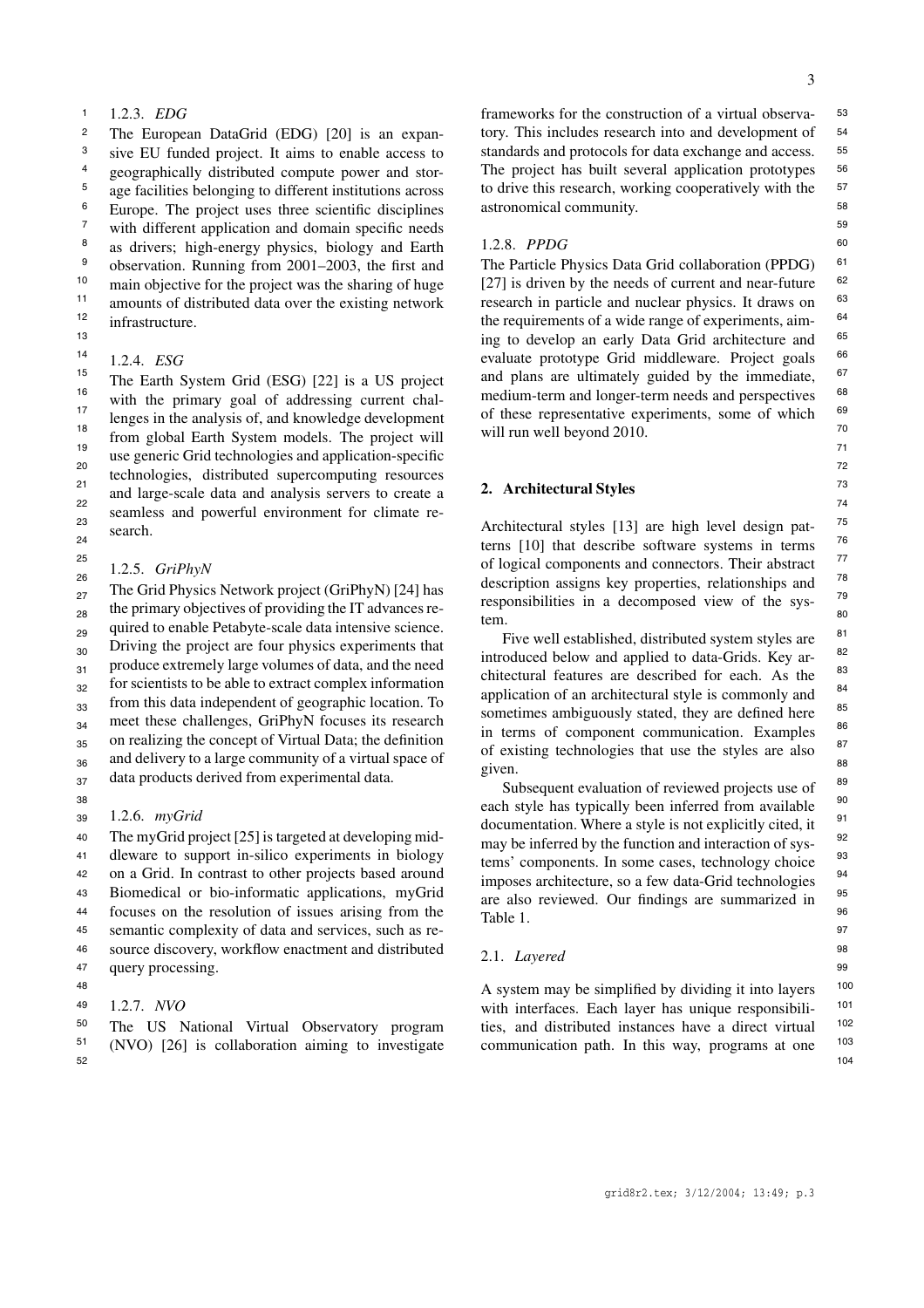*Table 1.* Summary of projects' architecture styles.

| $\overline{2}$                |          |                                                 |                        |             | Architecture |                |   | defined by communication protocols.                                                                                                                                                                                                 |                      |  |  |  |  |  |
|-------------------------------|----------|-------------------------------------------------|------------------------|-------------|--------------|----------------|---|-------------------------------------------------------------------------------------------------------------------------------------------------------------------------------------------------------------------------------------|----------------------|--|--|--|--|--|
| 3<br>5                        |          |                                                 | Layered $n$ -tier peer |             | Peer-to-     | Dataflow Agent |   | 2.2. $n$ -tier                                                                                                                                                                                                                      | 55<br>56<br>57       |  |  |  |  |  |
| 6<br>$\overline{7}$<br>8<br>9 | Tools    | Condor-G<br>Giggle<br>Globus 2 Y<br>Spitfire    |                        | Y<br>Y<br>Y |              | Y              |   | Business logic (functionality associated with a user's<br>needs) may be separated from process logic (technical<br>solutions for classes of application) using tiers. This<br>architecture allows flexibility and transparency from | 58<br>59<br>60<br>61 |  |  |  |  |  |
| 10<br>11<br>12<br>13          | Projects | AstroGrid<br><b>BIRN</b><br>EDG Y<br><b>ESG</b> |                        | Y           | Y<br>Y       | Y<br>Y         |   | the front end user driven behavior to the back end<br>system administration. Transparency allows homoge-<br>nous use of diverse distributed, and the redundancy<br>and growth that supports reliability and scalability.            | 62<br>63<br>64<br>65 |  |  |  |  |  |
| 14<br>15<br>16                |          | <b>EGSO</b><br>GriPhyN<br>myGrid                |                        | Y<br>Y      | Y<br>Y       | Y              | Y | This is enabled by components' platform independent<br>interfaces. The middleware that enables tier abstrac-<br>tion typically provides minimal basic services via core                                                             | 66<br>67<br>68       |  |  |  |  |  |
| 17<br>18<br>10                |          | <b>NVO</b><br><b>PPDG</b>                       |                        | Y<br>Y      | Y            | Y              |   | component interfaces. Systems may reuse components<br>within this framework to build their functionality.<br>Interaction about a tier is independent but con                                                                        | 69<br>70<br>74       |  |  |  |  |  |

 $^{23}$  ply relying on their service. At the highest layer, the middleware for diverse distributed systems in concep- $^{24}$  application may use an API without coupling to its tual tiers. Generic interfaces define web services on  $^{76}$ <sup>25</sup> implementation whilst at the lowest layer the physical application servers such as WebSphere. <sup>26</sup> operation may be implemented mechanically, ignor-<sup>27</sup> ing the variety of use and design subtleties at higher *Observed Application* 79 <sup>28</sup> levels. **28** are the layered EDG model also has *n*-tier characteristics, <sup>80</sup> layer can ignore issues handled in other layers, simply relying on their service. At the highest layer, the application may use an API without coupling to its implementation, whilst at the lowest layer the physical levels.

<sup>30</sup> (information and commands) are translated by the lay-<br>pendently. It reuses components from the Globus [23] <sup>82</sup> <sup>31</sup> ers to diverse representations. Enterprise databases project alongside EDG specific initiatives, including <sup>83</sup>  $32$  (integrating the heterogeneous schema of distributed the following core components. The Replica Location  $84$ <sup>33</sup> repositories) and high level programming languages Service, instantiated by Giggle distributed compo- <sup>85</sup> <sup>34</sup> (supported by compilers and virtual machines) are nents [4], maps logical to physical file names flexibly  $^{86}$ <sup>35</sup> examples of layered architectures. The Metadata Catalog uses Spit- <sup>87</sup> examples of layered architectures. The logical content of data and control messages (information and commands) are translated by the layers to diverse representations. Enterprise databases (integrating the heterogeneous schema of distributed repositories) and high level programming languages (supported by compilers and virtual machines) are examples of layered architectures.

### *Observed Application*

<sup>39</sup> though some projects use conceptual layers to describe Replica Management Service that offers a single point  $\frac{91}{2}$ <sup>40</sup> the system from a functional perspective. EDG follows of entry to the core capabilities, exposes web service  $92$ <sup>41</sup> the layered Grid Architecture of Foster and Kessel- interfaces with a configuration API. <sup>42</sup> man [8]. This is a reference model in which layers Other projects make their underlying architec-  $\frac{94}{1}$ <sup>43</sup> are defined by the general function of their compo-<br>ture of distributed components more explicit. PPDG <sup>95</sup> <sup>44</sup> nents and the interactions between them. In common and GriPhyN re-use Globus, Condor [19] and other <sup>96</sup> <sup>45</sup> with true layered architectures, components in each data-Grid projects' components. Their Virtual Data <sup>97</sup> <sup>46</sup> layer can use the capabilities provided by lower layers. Toolkit subsystem uses a workflow framework for <sup>98</sup> <sup>47</sup> However, the Grid architecture is actually a variation data-product discovery and re-derivation. ESG also <sup>99</sup> <sup>48</sup> of a true layered architecture, as it allows some degree reuses Globus Metadata Catalog Services (MCS) and <sup>100</sup> <sup>49</sup> of layer 'bridging', with higher layers communicating Giggle components with domain specific analysis <sup>101</sup>  $50$  directly with lower layers rather than through interme- and visualization components. BIRN reuses Meta-  $102$ <sup>51</sup> diate layers. Also in common with layered architec- data Catalog (MCAT) and Storage Resource Broker <sup>103</sup> 52 104 The use of true, layered architectures is not evident, though some projects use conceptual layers to describe the system from a functional perspective. EDG follows man [8]. This is a reference model in which layers are defined by the general function of their components and the interactions between them. In common with true layered architectures, components in each layer can use the capabilities provided by lower layers. of layer 'bridging', with higher layers communicating

tures, the Grid Architecture describes how layers are 53

19 **19 19 10 11 Interaction about a tier is independent but con-** <sup>71</sup> 20 72 nected; messages used by the application have a many-21 21 21 22 to-many relationship with messages using back end re- 23 <sup>22</sup> laver can ignore issues handled in other layers sim-<br>Sources. CORBA and J2EE provide component based <sup>74</sup>

#### *Observed Application*

<sup>29</sup> The logical content of data and control messages with functional components that can be deployed inde-36 88 fire [28], a web service with local and a global layers, <sup>37</sup> *Observed Application* 69 **89** to provide a uniform interface to distributed metadata<sup>89</sup> <sup>38</sup> The use of true, layered architectures is not evident, resources. Reptor, a reference implementation of the <sup>90</sup> interfaces with a configuration API.

> data-product discovery and re-derivation. ESG also reuses Globus Metadata Catalog Services (MCS) and and visualization components. BIRN reuses Metadata Catalog (MCAT) and Storage Resource Broker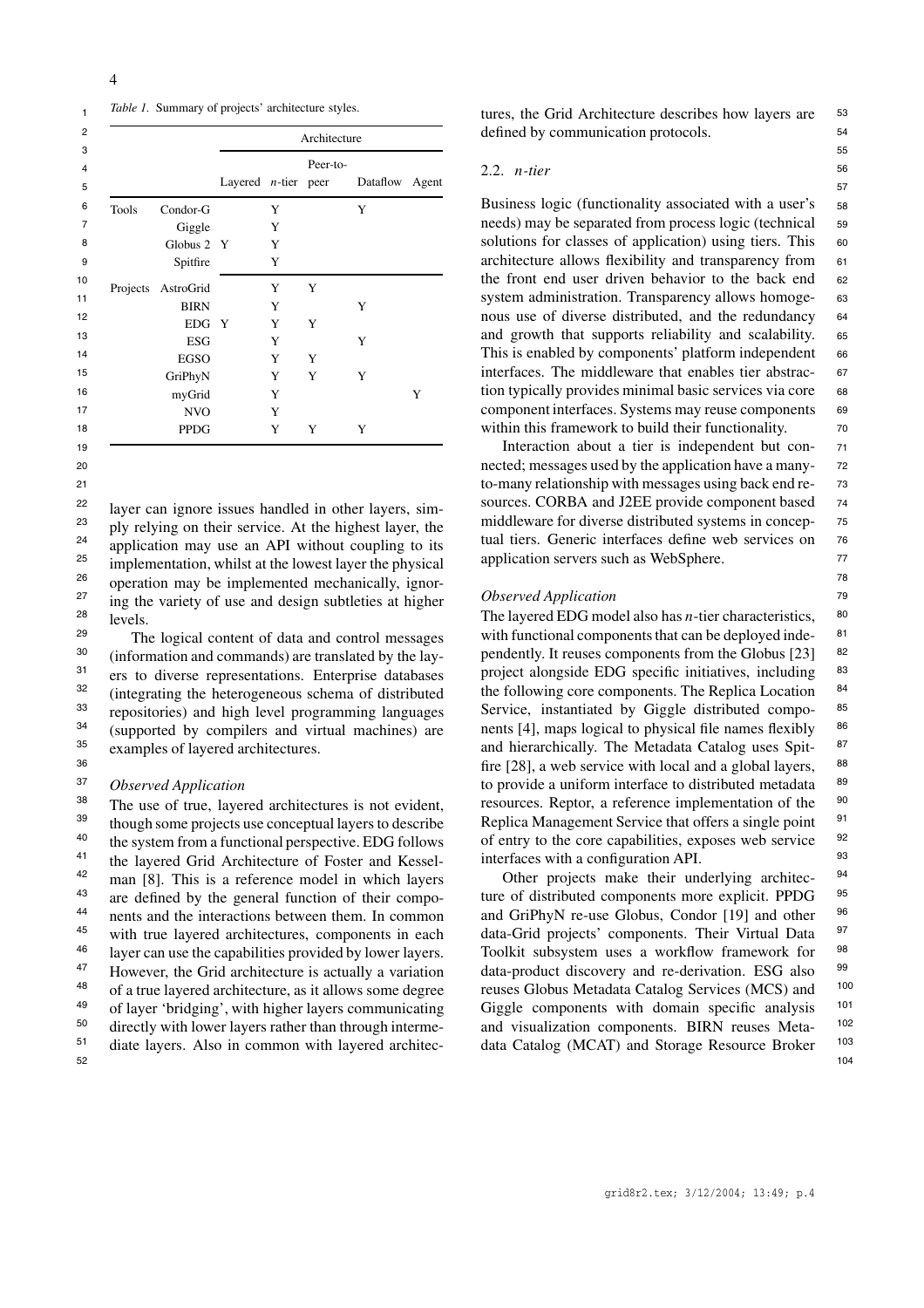domains. AstroGrid, myGrid and NVO adopt web service technologies. AstroGrid is OGSA [15] compliant, and technology components MCS and Giggle. NVO also

<sup>9</sup> off-loads large computational tasks to subsystems, resource registries forward metadata updates. EGSO <sup>61</sup> <sup>10</sup> whilst both use a registry component for resource dis-<br>explicitly describes the Broker subsystem as a dis-<sup>11</sup> covery. The myGrid project wraps existing domain tributed infrastructure for marshalling user requests  $63$  $12$  tools in web services alongside Globus components, and managing metadata resources. Broker instance in-<sup>13</sup> Condor and SRB – used for Grid task management and teraction supports fault tolerance whilst presenting a  $65$ <sup>14</sup> uniform data access.  $\frac{66}{5}$ off-loads large computational tasks to subsystems, whilst both use a registry component for resource discovery. The myGrid project wraps existing domain tools in web services alongside Globus components, Condor and SRB – used for Grid task management and uniform data access.

<sup>15</sup> EGSO's architecture has three tiers of subsystems, <sup>67</sup> <sup>16</sup> each built from encapsulated components, for par- 2.4. Dataflow <sup>68</sup>  $\frac{17}{12}$  ticipating functional roles – Consumer, Broker and 18 Provider The abstract architecture is not tied to spe-<br>Processing components may be organized in sequence, 19  $\frac{1}{2}$  if the original solution is the input of the next.  $\frac{1}{2}$  so that the output of one forms the input of the next.  $\frac{1}{2}$ Provider. The abstract architecture is not tied to specific technologies.

21 73 but may require later synchronization if paths rejoin. 22 Clobus components also revise monitoring and sequences. Different scheduling strategies may be used to suit <sup>74</sup>  $\frac{23}{100}$  in complision the functional requirements, and may require some  $\frac{23}{100}$  in a regular some  $\frac{23}{100}$  in  $\frac{23}{100}$  in  $\frac{23}{100}$  in  $\frac{23}{100}$  in  $\frac{23}{100}$  in  $\frac{23}{100}$  in  $\frac{23}{100}$  in 24 required for detail were selected through the intelligence to make the best use of resources. 76 25 decimens between components for one job 77 Tiered architecture is further supported by data-Grid components that go beyond Grid functionality; Globus components also provide monitoring and security capabilities. The thin, web-based clients typically provided for data-Grid users also demonstrate that designers have adopted the *n*-tier style.

#### 2.3. *Peer-to-Peer*

 $\frac{30}{20}$  because the symmetric simulation run in a data-flow sequence.  $\frac{82}{20}$  $_{31}$  example functioning both as client and server when  $_{32}$  example functioning both as client and server when 32 creating and performing service requests. In a peer-<br>  $Observed \, Annlication$  $\frac{33}{33}$  is peer network, a harge named or notices may share<br>recourses without dependence on central points of Several projects include subsystems with the data-flow  $\frac{85}{3}$  $\frac{34}{24}$  resources while dependence on central points of architecture's characteristic interaction pattern. BIRN  $\frac{86}{24}$ Peer-to-peer nodes have symmetrical relationships, for to-peer network, a large number of nodes may share resources without dependence on central points of control.

<sup>36</sup> 88<br>Sis and visualization in modular toolkits integrated <sup>88</sup>  $\frac{37}{27}$  are typically a triangular sequence of requests for ser-<br>with other components. ESG also specifies analy- $\frac{38}{28}$  vice unin a materix mate, then service invocation, sis and visualization components, including 'filtering  $\frac{90}{28}$  $\frac{39}{29}$  before the reply to the origin. In het works have peer-<br>servers' for running user-specified analysis routines.  $^{40}$  to-peer characteristics, though the sharing services<br>Particle Physics' key requirement for derived data 41 such as Gnutella are the paradigm of this architec-<br> $\frac{1}{2}$  such as  $\frac{1}{2}$  such as  $\frac{1}{2}$  such as  $\frac{1}{2}$  such as  $\frac{1}{2}$  such as  $\frac{1}{2}$  such as  $\frac{1}{2}$  such as  $\frac{1}{2}$  such as  $\frac{1}{2}$  such as  $\frac{$ <sup>42</sup> ure. JATA is a nexture inductivate for peer-to-peer<br>Toolkit, in which datasets are defined by transforma-Communication sessions in peer-to-peer networks are typically a triangular sequence of requests for service until a match is made, then service invocation, before the reply to the origin. IP networks have peerto-peer characteristics, though file sharing services ture. JXTA is a flexible middleware for peer-to-peer resource sharing.

<sup>46</sup> Data-Grids are rarely explicitly described as peer-<br><sup>46</sup> Data-Grids are rarely explicitly described as peer-<sup>47</sup> to-peer networks, though descriptions of subsystem 2.5. Blackboard/Agent Based <sup>48</sup> interaction suggest emergent peer-to-peer architec-<sup>49</sup> ture. In particular, components for resource discovery Complicated tasks can be tackled by dividing work <sup>101</sup>  $50$  and metadata management are generally distributed amongst software agents, running concurrently on dis-<sup>51</sup> implementations in which peers forward messages. Tributed platforms and using a shared 'blackboard' <sup>103</sup> 52 104 ture. In particular, components for resource discovery implementations in which peers forward messages.

1 (SRB) [3] for data retrieval, with other functional com-<br>The EDG metadata catalog uses Spitfire with 53 <sup>2</sup> ponents. These include plug-in visualization servers a global layer for transparent access to meta- <sup>54</sup> <sup>3</sup> and the Data Mediator that maps between knowledge data resources – in distributed implementation this <sup>55</sup> <sup>4</sup> domains. The MCS of <sup>56</sup> services and the could exhibit peer-to-peer behavior. The MCS of <sup>56</sup> 57 5 57 AstroGrid, myGrid and NVO adopt web service 57 PPDG/GriPhyN is distributed by partitioning and 57 <sup>6</sup> technologies. AstroGrid is OGSA [15] compliant, and replicating metadata – as this would be transparent to  $58$ <sup>7</sup> the NVO testbed integrates web services with the Grid the user, queries must be forwarded between nodes <sup>59</sup> <sup>8</sup> technology components MCS and Giggle. NVO also in peer-to-peer fashion. Conversely AstroGrid's tiered <sup>60</sup> The EDG metadata catalog uses Spitfire with a global layer for transparent access to metadata resources – in distributed implementation this the user, queries must be forwarded between nodes

#### 2.4. *Dataflow*

20 Tiered architecture is further supported by data Branching is possible to allow concurrent progress, 72

 $26$  designers have different content after each transformation. <sup>27</sup> 29 **79** 22 **79** 22 **8** 22 **79** 22 **8** 22 **8** 22 **8** 22 **8** 22 **8** 22 **8** 22 **8** 22 **8** 22 **8** 22 **8** 22 **8** 22 **8** 22 **8** 22 **8** 22 **8** 22 **8** 22 **8** 22 **8** 22 **8** 22 **8** 22 **8** 22 **8** 22 **8** 22 **8** 22 **8** 22 **8** $28 \t 2.5.$  Let  $10-1$  be the sample of data-flow architecture,  $^{29}$  Beet to neer nodes how symmetrical relationships for and many parallel computing tasks (such as finite  $^{81}$ 

#### *Observed Application*

 $\frac{35}{25}$  control.<br>Communication sessions in pear to pear networks uses a data pipeline processing architecture for analy-

<sup>95</sup> 43 resource snaring.<br>
<sup>95</sup> tions. This enables data product re-creation through <sup>44</sup> workflows, with parallel task management supporting <sup>96</sup> 45 Observed Application by Condor-G by Condor-G and the service of the service of the service of the service of the service of the service of the service of the service of the service of the service of the service of the s products has driven the PPDG/GriPhyN Virtual Data by Condor-G.

#### 2.5. *Blackboard/Agent Based*

amongst software agents, running concurrently on dis-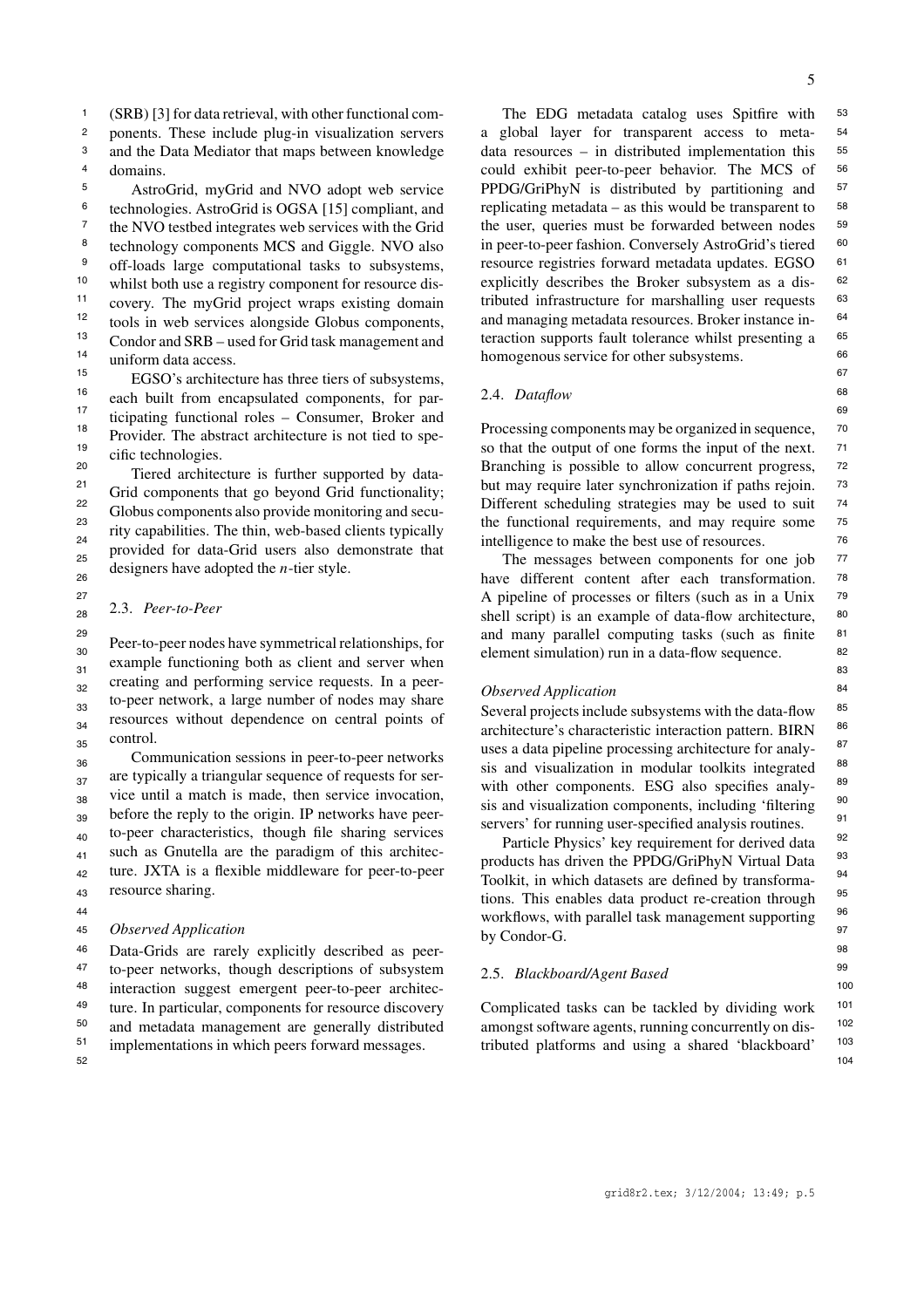6

relations of distributed data sets. Simple agent protocols only pass messages (only

<sup>6</sup> differing in content) via the blackboard (a shared is incomplete, similar high-level system objectives <sup>58</sup> <sup>7</sup> critical resource). Artificial intelligence and data min- emerge. From these we draw conclusions about the <sup>59</sup> 8 ing applications use this architecture for information general, domain-independent requirements for data- 60 critical resource). Artificial intelligence and data minprocessing.

# *Observed Application*

<sup>12</sup> The Bioinformatics community has a large number 'must', 'should', 'could' and 'would like'. Often <sup>64</sup> <sup>13</sup> of heterogeneous, rapidly evolving data resources. projects' documents used these terms informally, or <sup>65</sup> <sup>14</sup> The myGrid project architecture uses agent technol- used other phrases that implied priority such as "it <sup>66</sup> 15 ogy to notice changing 'views' of project resources. is important that". When requirements are frequently 67 <sup>16</sup> The 'open platform' for data and tool interoperabil-<br>stated in diverse projects, we also judged them higher <sup>17</sup> ity acts as a domain blackboard; changes trigger user priority paradigm data-Grid requirements. Conversely, <sup>69</sup> of heterogeneous, rapidly evolving data resources. The myGrid project architecture uses agent technol-The 'open platform' for data and tool interoperability acts as a domain blackboard; changes trigger user notification events.

## 2.6. *Hybrid Styles*

 $22$  r and specificativel divided Characteristics of different table also shows which projects referred to each re-  $74$  $\frac{23}{2}$  civiles may be legitimately combined in a setture system. Quirement. Some of those requirements are shown  $\frac{75}{2}$  $24$  *by compulsive handles was beganned* and displaced the following summarizes and dis- $_{25}$  tem. Cumulative benefits may be gained, and hybrid  $_{25}$  and  $_{25}$  researchem styles are pragmatic when systems are built of sub-<br> $\frac{26}{78}$ 27 79 3.1. *Characteristic Requirements*  $\frac{28}{\text{sen}}$  sen styles should still help to meet non-functional  $\frac{1}{\text{Rate}}$  *Resources* 29 81 *1. Data Resources*  $\frac{30}{20}$  style is mode barder bulgares by overlapping deciment of the primary purpose of a data-Grid is to include dis- $\frac{31}{21}$  solutions in a same resources in a  $\frac{33}{21}$  solutions of  $\frac{33}{21}$ It has been demonstrated that many projects use several architectural styles. Characteristics of different styles may be legitimately combined in a software syssystems (including legacy architecture). Even though pure architecture is rarely implemented, well chorequirements. Evaluating the relative benefit of each style is made harder, however, by overlapping design solutions.

## **3. Current Projects – Requirements**

<sup>36</sup> A set of 83 general requirements for data-Grids were geographical, administrative or organizational. <sup>37</sup> derived from our gathered information of the require-<sup>38</sup> ments of the representative projects listed in Section 1. 2. Access to Resources  $39$  These are summarized under 18 headings in this sec-<br>The users of the data-Grid require access to its re- $40$  tion, organized in three classes: characteristic require-<br>sources. Specifically, they need to discover and use the  $92$ <sup>41</sup> ments, functional requirements and non-functional available resources. Access is generally required to be <sup>93</sup> <sup>42</sup> requirements. The first are the broadest, represent-<br>location transparent; from the user's perspective, the  $^{94}$  $^{43}$  ing properties that characterize a distributed system data-Grid offers a single, 'virtual' data resource.  $^{95}$ <sup>44</sup> as a data-Grid. The second group are more specific, <sup>96</sup> <sup>45</sup> describing what the system must do to fulfill its char-<br><sup>97</sup> <sup>46</sup> acteristic requirements. The third represent other traits <sup>98</sup> <sup>47</sup> that the system should demonstrate, frequently con-  $\frac{3. Data \text{ and } Data \text{ Management}}{99}$ <sup>48</sup> straints on the former. Though some avoid the terms All projects require the ability to include data of var-<sup>49</sup> 'functional' and 'non-functional' requirements, saying ious formats and structures. This may be commonly  $101$ <sup>50</sup> their respective use is contextual, our definitions make used data formats (e.g., for images), or domain spe-<sup>51</sup> them clear and useful in this work. cific (e.g., Astronomy FITS files). Data can also be <sup>103</sup> A set of 83 general requirements for data-Grids were These are summarized under 18 headings in this section, organized in three classes: characteristic requirements, functional requirements and non-functional requirements. The first are the broadest, representing properties that characterize a distributed system 'functional' and 'non-functional' requirements, saying them clear and useful in this work.

<sup>1</sup> data area. This architecture may solve a problem by We found a notable lack of documentation de-<sup>2</sup> applying a variety of analytic or heuristic methods scribing requirements in a formal or systematic man-3 55 to one data set, or find information in the content or 4 56 high-level system goals or application specific objec-5 57 tives. Though we assumed this informal information 9 processing. The same state of the set of the Grids. Relative priorities were also abstracted, and <sup>61</sup> 10 62 recorded for each derived requirements according to 11 63 the popular MSCW (or MoSCoW) scheme – for <sup>18</sup> notification events. The settle require-19 ments 'could'. We found a notable lack of documentation describing requirements in a formal or systematic manner. Instead, requirements were typically stated as is incomplete, similar high-level system objectives general, domain-independent requirements for data-'must', 'should', 'could' and 'would like'. Often is important that". When requirements are frequently

20 2.6. *Hyprid Styles* extending the complete set of general data-Grid require-<sup>21</sup> It has been demonstrated that many projects use  $\frac{1}{2}$  ments with their priorities is given elsewhere [1]. That <sup>73</sup> cusses them.

<sup>32</sup> <sup>32</sup> <sup>522</sup> 844. Single networked system. The resulting data-Grid may <sup>84</sup> 33 85 be considered as one, logical resource. A data-Grid <sup>34</sup> **3** Current Projects – Requirements is required to be able to include data resources that <sup>86</sup> 35 87 are distributed across normal boundaries of access; i.e.

### *2. Access to Resources*

### 3.2. *Functional Requirements*

# *3. Data and Data Management*

52 104 All projects require the ability to include data of varused data formats (e.g., for images), or domain spe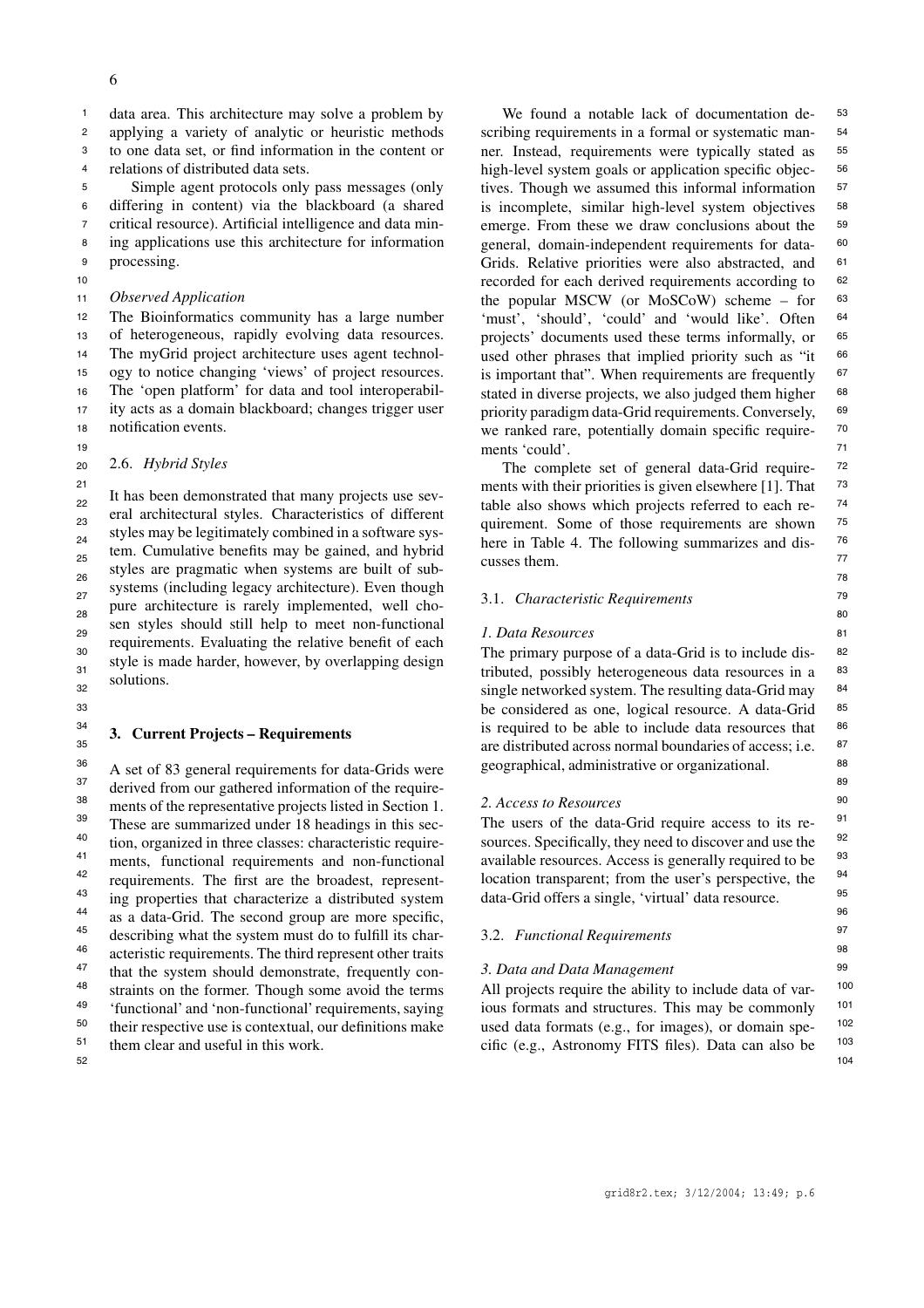<sup>1</sup> categorized as raw, processed or annotation data. The projects also emphasize portable user code. Another <sup>53</sup>

4 Most projects require multiple copies of included Processing resources are generally required to 56 57 files or data set. In the majority of cases these are support computationally intensive and lengthy tasks. 57 <sup>6</sup> replicas for network optimization. In the Biomed-<br>Some projects explicitly specify parallel processing <sup>58</sup> <sup>7</sup> ical domain there can be multiple proprietary formats capabilities or pipeline support. In some cases tem-8 of each file. Several projects distinguish underlying porary local storage resources are required for data 60 9 media, with special treatment of tape archives. An as-<br>
staging. 10 62 sociated requirement is for data to have both logical <sup>11</sup> and physical identifiers. Many projects also require 7. Data Transfer <sup>12</sup> that users are able to create their own logical views Most data-Grids need to transfer entire datasets. Parti-13 or collections of data.  $\qquad \qquad$  cle Physics projects require continuous network traffic  $\qquad$  65 files or data set. In the majority of cases these are replicas for network optimization. In the Biomedthat users are able to create their own logical views or collections of data.

#### *4. Metadata*

16 All projects require support for existing domain meta-17 69 *8. User Interface and User Functions* <sup>18</sup> domain standards to create a comprehensive inetadata Several projects require usable interfaces for users in a 19 IT allows Nany lequite that this Hallework be ex-<br>variety of roles, including some that are not IT literate. 20 refusive, while the correct their own included the Key user functions include: data browsing, data <sup>72</sup> data standards. Most require easy interchange between domain standards to create a comprehensive metadata framework. Many require that this framework be extensible, with users able to create their own metadata at various levels of granularity.

 $\frac{22}{22}$  and access to analysis services, uploading user code,  $\frac{74}{22}$ 23 generation of increased for given datasets of new data and data management, account management, tracking and <sup>75</sup> Some projects require the automatic extraction or generation of metadata for given datasets or new data products. This implies automatic catalogue update.

#### *5. Data Querying and Data Access*

 $27 \text{ hours}$  results for the projects of  $27 \text{ hours}$  and  $27 \text{ hours}$  On-line help and, in some projects, collaborative  $79 \text{ hours}$  $28 \frac{\text{year}}{\text{average head on}}$  workspace are also required. In all cases, interfaces  $20 \frac{\text{arc}}{\text{average head}}$  $^{29}$  species sustainable of a must by highly interactive. Graphic web portals are  $^{81}$  $\frac{30}{20}$  becomes the subset of the set of the set of the set of the set of the set of the set of the set of the set of the set of the set of the set of the set of the set of the set of the set of the set of the set of  $\frac{31}{21}$  because the second the second temperature of  $\frac{33}{21}$  for user built complex queries termed 'ninelines' or tasks persist after disconnection. for user-built complex queries, termed 'pipelines' or the tasks persist and disconnection. Most projects require both 'push' and 'pull' data querying techniques. Users should be able to submit queries based on attributes of data (through the use of catalogues and indices), or based on pattern matching or data mining methods. Several also require support 'workflows'.

33 85 *9. Applications and Tools* <sup>34</sup> multiple data resources as an 'advanced' requirement Most projects require integration with existing ap- $\frac{35}{25}$  though it is given high priority by the Biomedical and plications. Users may be able to create new func-<sup>36</sup> Astronomy domains Projects in Physics and Astron-<br>1988 Matrior Markovice of Matrice of Astron-<br>1988 Matrice of Markovice of Matrice of Matrice of Matrice of Matrice of Matrice of Matrice of Matrice of Matrice of Matri  $^{37}$  omy domains require data-access granularity within omy projects go beyond reusing existing visualization  $^{89}$  $^{38}$  files. The Biomedical, Earth observation and Sun– tools; users should be able to browse synoptic images  $^{90}$  $\frac{39}{2}$  Earth domains require rapid and frequent access to that summarize data.  $\frac{40}{20}$  defined to  $\frac{1}{2}$  . The set of  $\frac{1}{2}$  of  $\frac{1}{2}$  of  $\frac{1}{2}$  of  $\frac{1}{2}$  of  $\frac{1}{2}$  of  $\frac{1}{2}$  of  $\frac{1}{2}$  of  $\frac{1}{2}$  of  $\frac{1}{2}$  of  $\frac{1}{2}$  of  $\frac{1}{2}$  of  $\frac{1}{2}$  of  $\frac{1}{2}$  of  $\frac{1}{$ Most discuss the capability to run queries that span multiple data resources as an 'advanced' requirement, though it is given high priority by the Biomedical and Astronomy domains. Projects in Physics and Astronomy domains require data-access granularity within files. The Biomedical, Earth observation and Sun– their volatile data.

#### *6. Data Processing*

<sup>44</sup> able as part of their Grid system. Projects and testbeds self, including static resources metadata and dynamic <sup>96</sup> <sup>45</sup> serving the Physics community place the greatest em-<br>information about system state. This information  $97$ <sup>46</sup> phasis on this, to incorporate the many distributed, het-<br>is used for higher-level capabilities: error detection  $^{98}$ <sup>47</sup> erogeneous compute resources currently used within and tracing, application and job monitoring, perfor-<sup>48</sup> the community. The same set of the community. The same set of the same set of the same set of the same set of the same set of the same set of the same set of the same set of the same set of the same set of the same se All projects require processing resources to be available as part of their Grid system. Projects and testbeds serving the Physics community place the greatest emphasis on this, to incorporate the many distributed, heterogeneous compute resources currently used within the community.

<sup>50</sup> processing data stored on resources remote from com-<br>ticle Physics projects have notably detailed require-<sup>51</sup> putation resource; Earth Observation and Astronomy ments for the such capabilities. <sup>103</sup> 52 104 Commonly there are special requirements for processing data stored on resources remote from com-

<sup>2</sup> relative representation of each of these types varies special case is for processing across multiple data <sup>54</sup> 3 55 between projects. projects also emphasize portable user code. Another special case is for processing across multiple data resources.

> Processing resources are generally required to capabilities or pipeline support. In some cases temporary local storage resources are required for data staging.

#### *7. Data Transfer*

<sup>14</sup> 14 from data production centers to tiered data resource <sup>66</sup>  $15 \quad 4. \text{Melludud}$  67 nodes.

 $_{21}$  at values levels of granuality. Selection and query, local data visualization, browsing  $^{73}$ 24 Products. This implies automatic catalogue update. organizing active jobs. The interface should support <sup>76</sup> <sup>25</sup> 5 *Deta Quaming and Data Agass* several of these in the same user session through an <sup>77</sup>  $\frac{26}{26}$  *Meet meinster aguins both 'much'* and 'mul', data integrated workbench.

that summarize data.

#### 41 93 *10. System Information, Monitoring and Tracking*

<sup>42</sup> 6. Data Processing  $\mu$  All projects explicitly require that users or adminis-<sup>43</sup> All projects require processing resources to be avail-<br>trators can access information about the system it-<sup>49</sup> Commonly there are special requirements for resource management, metering and accounting. Parments for the such capabilities.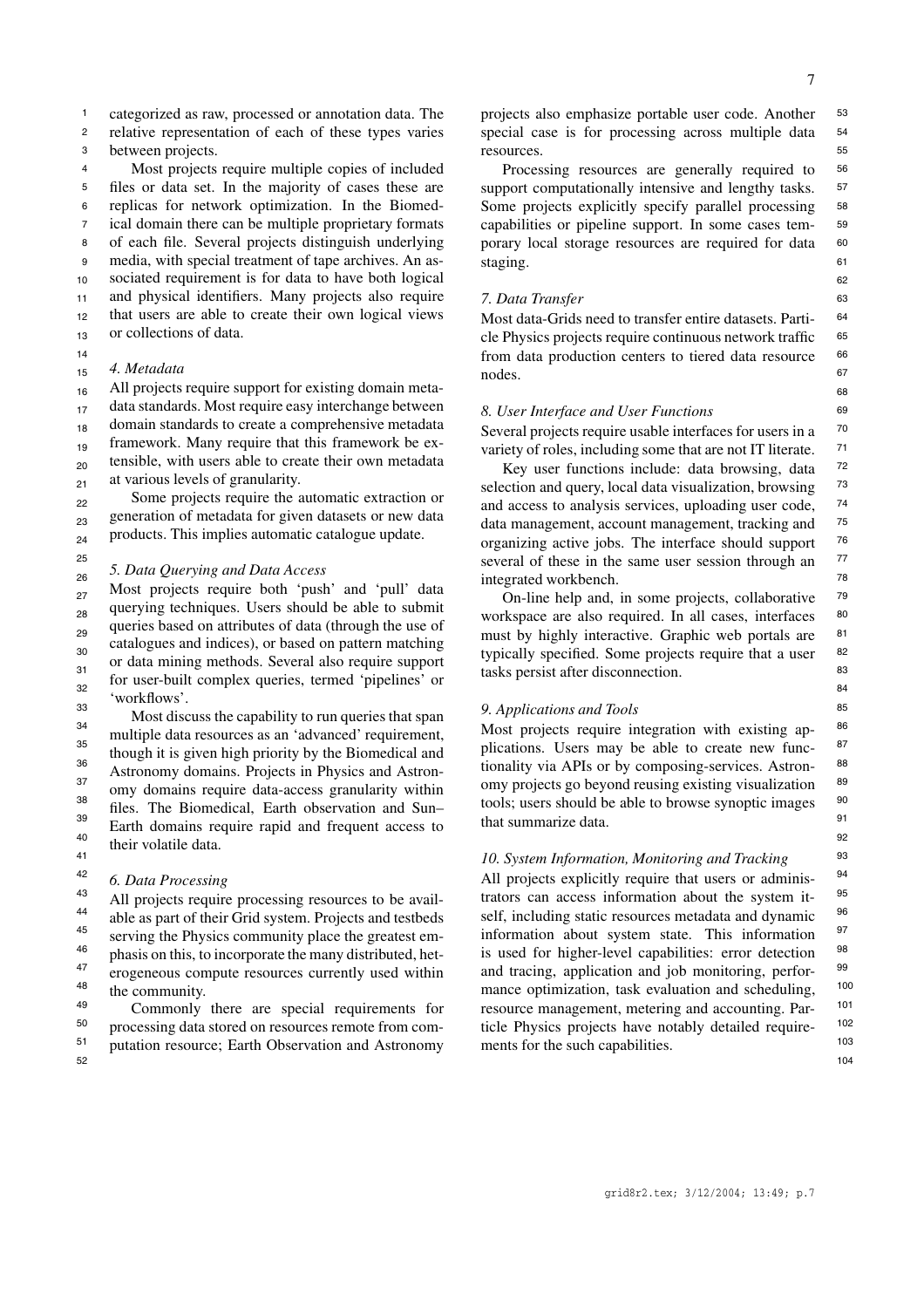## *11. Resource Management and Scheduling*

<sup>2</sup> A related ubiquitous requirement is for the manage- of users, with figures of between 1000 and 100,000 <sup>54</sup> <sup>3</sup> ment of work over distributed resources. At the most cited. <sup>55</sup> <sup>4</sup> basic level, jobs need to be matched to resources Anticipated system load is rarely stated in data-<sup>5</sup> in an optimal manner. Many projects also require Grids. It is generally suggested that systems should <sup>57</sup> <sup>6</sup> job priority management, and bottleneck identifica-<br><sup>6</sup> support 10 to 100 times the number of processes of <sup>58</sup> <sup>7</sup> tion and correction. Particle Physics projects emphasis standard computing nodes. 8 this, specifying interactive resource allocation that al-<sup>9</sup> lows re-negotiation of running jobs. A requirement for *15. Performance* 61 A related ubiquitous requirement is for the managejob priority management, and bottleneck identificacheck-pointing is also typical.

#### *12. Interoperability*

<sup>13</sup> Many projects need to work with other Grids in related maintained as system load and system state change – <sup>65</sup> <sup>14</sup> domains. The noted need to support existing metadata relative rather than absolute terms. <sup>15</sup> standards is partly motivated by this intercommunica-<br><sup>67</sup> Some projects specify query response times be-<sup>16</sup> tion requirement. The seconds of tween 5 and 10 seconds. Earth observation and Biostandards is partly motivated by this intercommunication requirement.

#### *13. Security*

<sup>21</sup> Most projects do not state security requirements in General requirements for fault tolerance, or robust- <sup>73</sup>  $22$  depth. All specify a need for authentication (verify- ness, are not specified in detail. Where given, they  $74$  $23$  ing the declared identity of a system user or resource) are stated with reference to particular services: secu- $75$ <sup>24</sup> and authorization (linking that identity to a set of per-<br>rity services should not have any possible single point  $^{76}$ <sup>25</sup> mitted actions), sometimes with auditing (recording of failure, data access services should show some de-<sup>26</sup> the actions carried out by system entities). Auditing gree of fault tolerance. It is a general requirement <sup>78</sup> <sup>27</sup> is usually refined to accountability (of users and re-<br>that the system should offer capabilities for the re- $^{79}$ <sup>28</sup> sources for their actions) and management of usage covery of jobs that are running in the event of system <sup>80</sup> <sup>29</sup> quotas (or billing). <sup>81</sup> and <sup>81</sup> and <sup>81</sup> and <sup>81</sup> and <sup>81</sup> and <sup>81</sup> and <sup>81</sup> and <sup>81</sup> and authorization (linking that identity to a set of peris usually refined to accountability (of users and re-

30 82 Further requirements for security are documented <sup>31</sup> in general terms, usually referring to 'ideal', networks. *17. Extensibility and Modifiability* <sup>83</sup>  $32$  Though specific requirements are not described, the Requirements for extensibility and modifiability vary  $84$ <sup>33</sup> following are implied by such discussion: the sys-<br>between projects. Where stated, adding new function-<sup>34</sup> tem should respect all types of local security policies, ality to a system once deployed is given a high priority. <sup>86</sup> <sup>35</sup> should allow users to be mobile, and should ensure This is usually described as adding new services, <sup>87</sup> <sup>36</sup> the integrity of data. The problem of exposing all discovered via standard mechanisms. Most projects re-<sup>37</sup> data, while ensuring robust security services, is also quire portability of some system components, notably <sup>89</sup> <sup>38</sup> noted. So we have a set of the set of the set of the set of the set of the set of the set of the set of the set of the set of the set of the set of the set of the set of the set of the set of the set of the set of the noted.

#### 39 91

#### <sup>40</sup> 14. Load, Capacity and Scalability **18.** Integrability **18.** Integrability

<sup>41</sup> Projects commonly state the required data volume of All projects require heterogeneous component inte-<sup>42</sup> systems to be 'Petabyte scale', Particle Physics be-<br>gration, whether project specific or legacy. Some <sup>94</sup> <sup>43</sup> ing generally higher. Individual file and data set sizes projects plan to integrate components or tools that are <sup>95</sup> <sup>44</sup> varies widely; 20 MB to 2 GB files, and 1 TB to in development, at various release stages. <sup>96</sup> <sup>45</sup> 100 TB data sets are mentioned. Expected growth rates <sup>97</sup> <sup>46</sup> are also domain dependent, from over 1 PB per year in **1988** 98 <sup>47</sup> Particle Physics to 10's of TB in other domains. **4. Style Suitability 99** ing generally higher. Individual file and data set sizes

<sup>48</sup> 100<br>Required capacity can be given by the number of 100 <sup>49</sup> included data resources. Few projects include a known In Section 2 we introduced and discussed the ar-<sup>50</sup> number of existing resources; others state open-ended chitectural styles demonstrated by current data-Grid<sup>102</sup> <sup>51</sup> requirements, indicating a requirement for scalability. projects. In this section, we summarize the ways <sup>103</sup> 52 104

<sup>1</sup> 11. Resource Management and Scheduling Capacity is also represented by the planned number <sup>53</sup> cited.

> Anticipated system load is rarely stated in data-Grids. It is generally suggested that systems should standard computing nodes.

#### *15. Performance*

<sup>10</sup> check-pointing is also typical. Most requirements for performance framed as re- <sup>62</sup> <sup>11</sup> source management and scheduling, described above. <sup>63</sup> <sup>12</sup> 12. Interoperability **12** 12. Intervention 1.1 These indicate a need for optimum service levels to be <sup>64</sup> maintained as system load and system state change – relative rather than absolute terms.

17 medical domains state the need for 'near real-time' 69 <sup>18</sup> 3.3. *Non-functional Requirements rows processing of data.* <sup>70</sup> processing of data.

#### 20 72 *16. Fault Tolerance and Robustness*

General requirements for fault tolerance, or robustness, are not specified in detail. Where given, they are stated with reference to particular services: secuof failure, data access services should show some degree of fault tolerance. It is a general requirement covery of jobs that are running in the event of system failure.

#### *17. Extensibility and Modifiability*

Requirements for extensibility and modifiability vary between projects. Where stated, adding new functionality to a system once deployed is given a high priority. This is usually described as adding new services, discovered via standard mechanisms. Most projects require portability of some system components, notably

#### *18. Integrability*

All projects require heterogeneous component integration, whether project specific or legacy. Some in development, at various release stages.

### **4. Style Suitability**

In Section 2 we introduced and discussed the architectural styles demonstrated by current data-Grid projects. In this section, we summarize the ways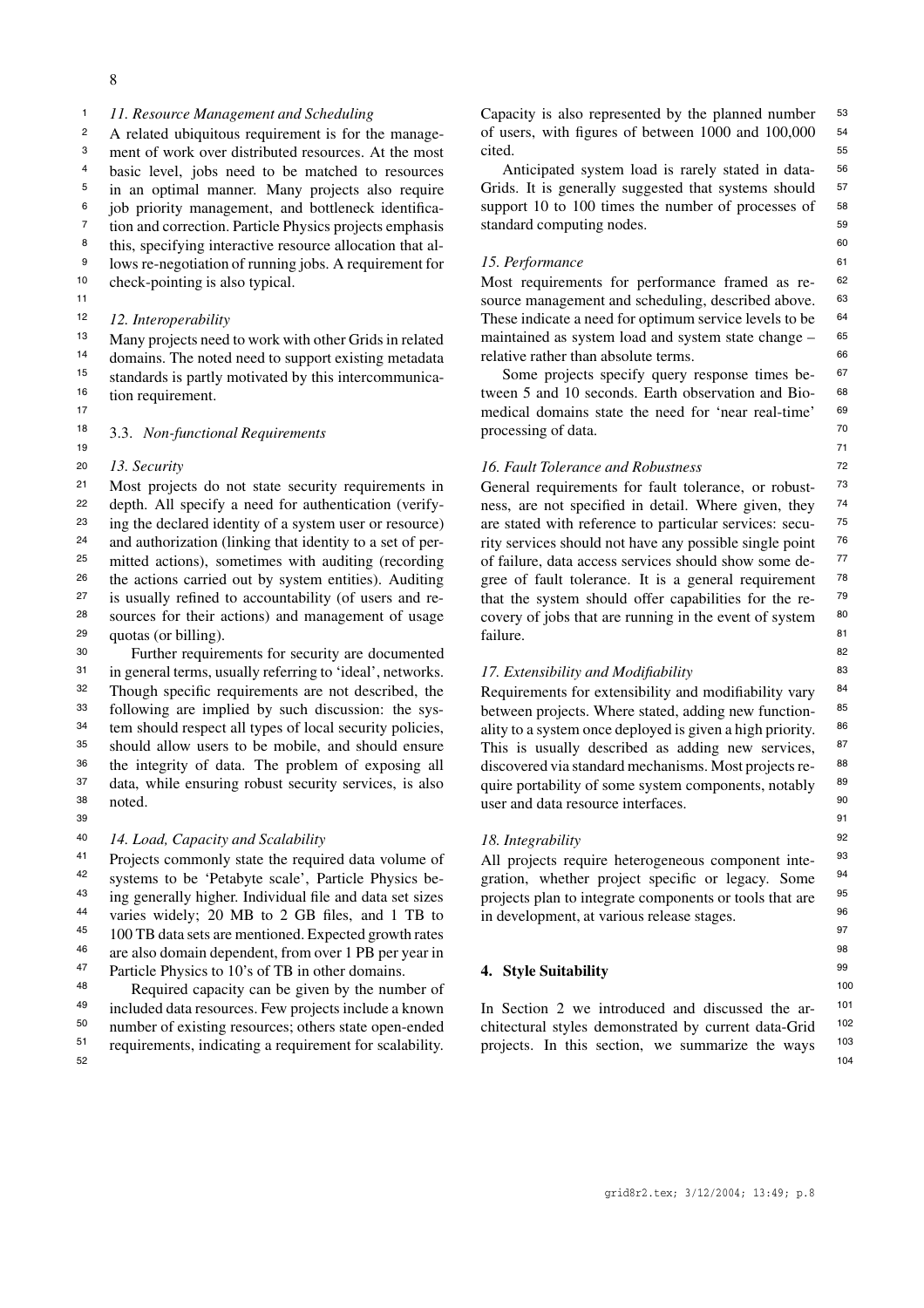<sup>1</sup> in which these styles variously support the general handle different granularities transparently. Agent and <sup>53</sup> <sup>2</sup> requirements for data-Grids presented above. A com-<br>filter methods are well suited for pattern and datarequirements for data-Grids presented above. A com-

in elsewhere [1].

## 7 59 *1. Data Resources*

<sup>8</sup> Layered and tiered styles support the transparency re- 6. Data Processing 60 <sup>9</sup> quired to present distributed, heterogeneous resources Tiered architecture decouples the application from <sup>61</sup> <sup>10</sup> as one logical entity. *n*-tiered and agent architectures back end activity, allowing a variety of distributed <sup>62</sup> <sup>11</sup> may support a single point of entry. Implemented resources to be used for lengthy or concurrent oper- <sup>63</sup> <sup>12</sup> peer-to-peer networks also host diverse data types. ations. Peers and agents may support mobile tasks <sup>64</sup> peer-to-peer networks also host diverse data types.

## *2. Access to Resources*

<sup>15</sup> Tiered and peer-to-peer networks support location lengthy tasks in parallel, exploiting variation in the <sup>67</sup> <sup>16</sup> transparency, allowing users access to unknown re- capabilities of resources. <sup>17</sup> sources. Peer-to-peer networks may go further to the sources of the sources of the sources of the sources of the sources of the sources of the sources of the sources of the sources of the sources of the sources of the <sup>18</sup> render location anonymous, whilst *n*-tier middleware 7. Data Transfer <sup>19</sup> also hides resource duplication and migration. Agents Well-established protocols satisfy reliable data trans-<sup>20</sup> may indirectly support resource discovery by creating fer by implementing the OSI layers. Pipeline archi-<sup>72</sup>  $21$  catalogues in advance of user resource look-up. tecture may also be applied for parallel data stream  $73$ may indirectly support resource discovery by creating catalogues in advance of user resource look-up.

23 75 *3. Data and Data Management*

<sup>24</sup> Detailed data management requirements are largely 8. User Interface and Functions **26** <sup>25</sup> resolved at lower levels of design. However, a layered The abstraction provided by tiered (and layered) ar-<sup>26</sup> paradigm could help data format abstraction. *n*-tier chitecture allows separation of client roles, and may <sup>78</sup> <sup>27</sup> middleware typically uses basic data types abstractly provide a virtual platform for mobile code and host <sup>79</sup> <sup>28</sup> and marshals data structures at the OSI presentation mechanisms for account management. Both tiered and <sup>80</sup> layer.

## *4. Metadata*

 $32$  Strong requirements for diverse, flexible metadata tions. Offline task progress may be managed by any  $84$ 33 schema further support styles that offer abstraction, architecture that decouples the current job state from <sup>85</sup> <sup>34</sup> notably layered and tiered architecture. Both allow the application. <sup>86</sup> <sup>35</sup> heterogeneous, volatile low level or back-end schemas and state of the state of the state of the state of the state of the state of the state of the state of the state of the state of the state of the state of the sta <sup>36</sup> to be presented homogeneously. Though a tiered mid-<br><sup>36</sup> to be presented homogeneously. Though a tiered mid-<br>
<sup>9.</sup> <sup>37</sup> dleware introduces additional metadata, it should be Tiered systems satisfy the requirements for transpar-<sup>38</sup> very flexible. A peer infrastructure that separates dis-<br>ent access to legacy and future services (or tools  $\frac{90}{2}$ 39 covery from content may support diverse metadata that build service based applications). Layers sup-<sup>40</sup> too. **Example 2** 100 abstraction of diverse back end services, whilst <sup>92</sup> Strong requirements for diverse, flexible metadata schema further support styles that offer abstraction, dleware introduces additional metadata, it should be very flexible. A peer infrastructure that separates distoo.

<sup>42</sup> tion could be met by the "divide and conquer" method vices. Abstract service descriptions presented in peer  $\frac{94}{1}$ <sup>43</sup> of peer-to-peer and agent based architectures. Filters and *n*-tier networks may be composed into pipelines <sup>95</sup> <sup>44</sup> or agents may be employed for the metadata trans-<br><sup>96</sup> <sup>45</sup> formation requirement, possibly helped by a standard and the standard standard standard standard standard standard standard standard standard standard standard standard standard standard standard standard standard sta <sup>46</sup> layer connection protocol. The same state of the *10. System Information, Monitoring and Tracking* The requirement for automatic metadata generaof peer-to-peer and agent based architectures. Filters layer connection protocol.

# *5. Data Querying and Data Access*

<sup>49</sup> The client–server solution to traditional query services and state, and offer core services to access them. Peer <sup>101</sup> <sup>50</sup> is a simplification of *n*-tier architecture. An additional networks are intended to be dynamic, minimizing sta-<sup>51</sup> middle tier could coordinate distributed queries and tic data requirements; nodes typically only maintain <sup>103</sup> 52 104

<sup>3</sup> plete, more formal presentation of this information, mining queries (and may work within files). For rapid <sup>55</sup> <sup>4</sup> used for the analysis described in Section 5, is given access, concurrent task management in a pipeline co-57 in elsewhere [1]. The same of the more suitable than the state of the more suitable than the state of the state of the state of the state of the state of the state of the state of the state of the state of the state of  $6$  6 agents.  $\blacksquare$ handle different granularities transparently. Agent and mining queries (and may work within files). For rapid access, concurrent task management in a pipeline coagents.

## *6. Data Processing*

13 that make progress on diverse resources in parallel. <sup>65</sup> <sup>14</sup> 2. Access to Resources **14** 2. Access to Resource 16<sup>66</sup> Pipeline architecture is also well suited for executing Tiered architecture decouples the application from back end activity, allowing a variety of distributed resources to be used for lengthy or concurrent operlengthy tasks in parallel, exploiting variation in the capabilities of resources.

## *7. Data Transfer*

 $\text{control}$  and  $\text{control}$  and  $\text{control}$  and  $\text{control}$ Well-established protocols satisfy reliable data transcontrol.

## *8. User Interface and Functions*

<sup>29</sup> layer. And the service distribution of the peer-to-peer networks support transparent service dis-30 82 covery and use, and therefore allow task distribution, <sup>31</sup> 4. Metadata **31** 4. Metadata **1988 decentralized** data management and user collabora-The abstraction provided by tiered (and layered) architecture allows separation of client roles, and may provide a virtual platform for mobile code and host mechanisms for account management. Both tiered and the application.

## *9. Applications and Tools*

<sup>41</sup> The requirement for automatic metadata genera- peer infrastructure helps advertisement of new ser- <sup>93</sup> that build service based applications). Layers supvices. Abstract service descriptions presented in peer presented to the client.

<sup>47</sup> Tiered middleware components typically maintain <sup>99</sup> <sup>48</sup> 5. Data Querying and Data Access **100** metadata about a distributed system's configuration <sup>100</sup> and state, and offer core services to access them. Peer networks are intended to be dynamic, minimizing static data requirements; nodes typically only maintain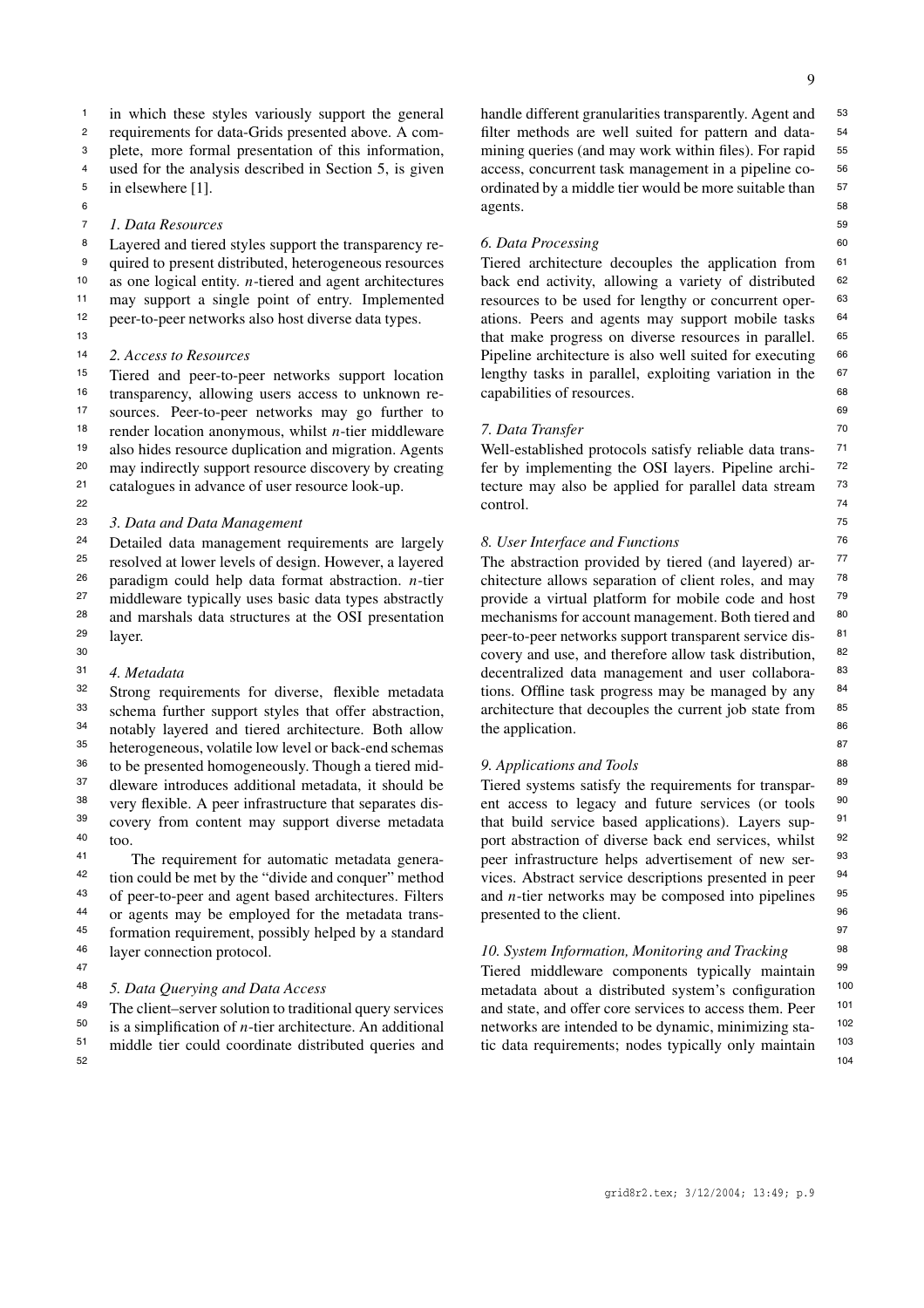10

<sup>1</sup> accurate data of the current local environment. Agents 14. Load Capacity and Scalability <sup>53</sup> <sup>2</sup> may also be deployed to discover distributed status Tiered architecture separates control from back-end <sup>54</sup> information.

## *11. Resource Management and Scheduling*

<sup>6</sup> All architectures that separate the client from other solutions weaker than peer-to-peer networks when <sup>58</sup> <sup>7</sup> system components support distributed task manage-scaling to very large numbers of tasks and resources. <sup>59</sup> <sup>8</sup> ment. Dispatching and managing jobs on suitable Pipeline schedulers have proven to scale to large num-<sup>9</sup> resources are basic operations for *n*-tier and peer bers of tasks, and may facilitate very large data set  $61$ <sup>10</sup> networks, parallel pipeline schedulers and even mo- access with parallel streaming. <sup>62</sup> <sup>11</sup> bile agents. The *n*-tier architecture is well designed <sup>12</sup> to simplify management across heterogeneous re- 15. Performance 64 <sup>13</sup> sources.<sup>65</sup><br>
Pipeline task schedulers can optimize resource usage,<sup>65</sup> system components support distributed task management. Dispatching and managing jobs on suitable resources are basic operations for *n*-tier and peer sources.

<sup>15</sup> chitectures, possibly using a 'time to live' attribute in ing a real-time data stream. Tier networks also offer <sup>67</sup> <sup>16</sup> peer-to-peer networks. Peer networks are intended to mechanisms for performance monitoring and config- <sup>68</sup> <sup>17</sup> be free of centralized bottlenecks, whilst a pipeline uration management to optimize a system. However, <sup>69</sup> <sup>18</sup> scheduler and tier configuration management should both these styles and peer-to-peer task distribution  $\frac{70}{10}$ <sup>19</sup> make it possible to avoid them. Task recovery and are less suitable than direct resource control for rapid  $\frac{71}{10}$ <sup>20</sup><br>renegotiation is supported by pipeline mechanisms (by interaction as their response times may be slower.  $\frac{21}{2}$  check-pointing, steering and staging) and middle tier A mobile agent architecture is likely to offer even  $\frac{22}{2}$  management components. Queuing may be implemented in any of these architectures, possibly using a 'time to live' attribute in peer-to-peer networks. Peer networks are intended to make it possible to avoid them. Task recovery and renegotiation is supported by pipeline mechanisms (by check-pointing, steering and staging) and middle tier management components.

#### е в област произведения в област произведения в област произведения в соответственность при этом не только тог<br>С также произведение при этом не при этом не при этом не при этом не при этом не при этом не при этом не при э *12. Interoperability*

25 77 *16. Fault Tolerance and Robustness*  $_{26}$  A common protocol at one layer could hide differ-<br> $_{26}$  *A* common protocol at one layer could hide differ-<sub>27</sub> ences at lower or higher levels. A portal to a different Tiered middleware coordinates shared responsibility,  $\frac{1}{79}$ <sub>28</sub> network may be presented homogeneously in a tiered allowing managed fail-over to keep security mecha-<sub>29</sub> architecture. Pipelines may also be used to trans-<br> $\frac{1}{29}$  architecture. Pipelines may also be used to trans-<sub>30</sub> form communication between diverse resources (as would facilitate job transfer from a failed resource. <sub>82</sub>  $_{31}$  demonstrated in compute-Grid systems). Peer networks are designed to provide fault tolerant  $_{83}$ 

## *13. Security*

<sup>34</sup> By separating users from resources, tiered systems  $\overline{a}$  =  $\overline{a}$  =  $\overline{a}$  =  $\overline{a}$  =  $\overline{a}$  =  $\overline{a}$  =  $\overline{a}$  =  $\overline{a}$  =  $\overline{a}$  =  $\overline{a}$  =  $\overline{a}$  =  $\overline{a}$  =  $\overline{a}$  =  $\overline{a}$  =  $\overline{a}$  = 35 offer a mechanism for enforcing security measures. The Extensionity and Modifiability and Moster a strategy <sup>36</sup> The middleware may organize a certification process **ADSTER ADSTERGES** Belp extension and portability of <sub>88</sub> <sup>37</sup> (possibly involving third parties) and manage hetero-<br><sup>10</sup> lower level facilities, providing common presentation 38 geneous policies for reliable authentication and autho-  $\frac{10}{2}$  applications. *n*-tier and peer networks also hide un-<sup>39</sup> rization. This functionality forms the foundation of derlying heterogeneity, supporting flexible platforms <sub>91</sub> 40 other security requirements for accounting, auditing, and service extension; tier middleware and peer adver-<sup>41</sup> single sign on and data integrity checks. However, the usement services present abstract meta-data descrip-<sup>42</sup> using a separate tier may reduce the availability of the underlying functionality. <sup>43</sup> underlying resources, whilst heterogeneous or chang-<sup>44</sup> ing policies may impede pipeline tasks across resource <sup>18.</sup> Integrability 16. 45 boundaries. The primary goal of *n*-tier architecture is the inboundaries.

<sup>47</sup> and generate 'crumbtrails' to support audits, though extension, they may enforce constraints on new com- <sup>99</sup> <sup>48</sup> these techniques have typically been used to ensure ponents with compatible configuration. Peer networks <sup>100</sup> 49 anonymization and integrity. A security layer may also integrate diverse nodes. Layered abstraction helps 101  $50$  also be employed to validate certificates and data the integration of diverse low-level elements using a  $102$ <sup>51</sup> integrity. 103 52 104 Peer networks may enforce signature exchange and generate 'crumbtrails' to support audits, though these techniques have typically been used to ensure anonymization and integrity. A security layer may also be employed to validate certificates and data integrity.

## *14. Load Capacity and Scalability*

<sup>3</sup> information. The same state of the state of the interactions, and therefore manages growth and large <sup>55</sup> data resources well. However, the required distribution  $=$  56 <sup>5</sup> 11. Resource Management and Scheduling configuration and potential bottlenecks make tiered <sup>57</sup> Tiered architecture separates control from back-end solutions weaker than peer-to-peer networks when access with parallel streaming.

## *15. Performance*

14 Queuing may be implemented in any of these ar-<br>and may ensure synchronous progress when process-<br><sup>66</sup> 23 and  $\frac{1}{1}$  and  $\frac{1}{1}$  and  $\frac{1}{1}$  and  $\frac{1}{1}$  and  $\frac{1}{1}$  and  $\frac{1}{1}$  and  $\frac{1}{1}$  and  $\frac{1}{1}$  and  $\frac{1}{1}$  and  $\frac{1}{1}$  and  $\frac{1}{1}$  and  $\frac{1}{1}$  and  $\frac{1}{1}$  and  $\frac{1}{1}$  and  $\frac{1}{1}$  and  $\frac{$ uration management to optimize a system. However, both these styles and peer-to-peer task distribution long time to end.

 $\frac{32}{4}$  and may also support redundant service nodes, 33 13. Security and the service degradation. Tiered middleware coordinates shared responsibility, allowing managed fail-over to keep security mechanisms and services operational. Pipeline checkpoints would facilitate job transfer from a failed resource. Peer networks are designed to provide fault tolerant

### *17. Extensibility and Modifiability*

Abstraction layers help extension and portability of lower level facilities, providing common presentation to applications. *n*-tier and peer networks also hide underlying heterogeneity, supporting flexible platforms and service extension; tier middleware and peer advertisement services present abstract meta-data descriptions of underlying functionality.

### *18. Integrability*

<sup>46</sup> Peer networks may enforce signature exchange tegration of heterogeneous components. To support <sup>98</sup>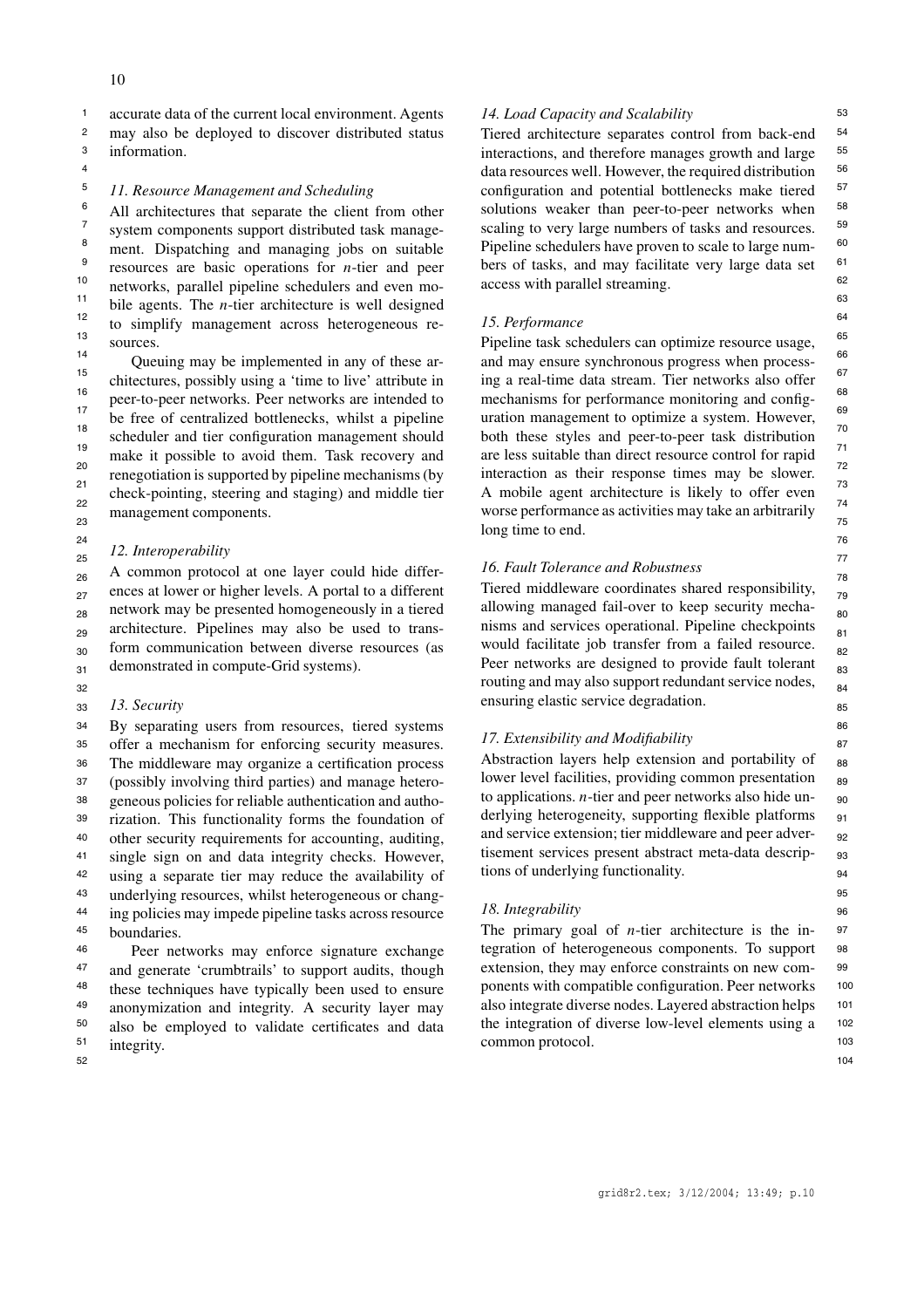## **5. Style Evaluation**

#### 5.1. *Method*

57 Section 2 noted how some documented architectural is efficient and reliable, assuming the styles achieve 57 6 58 styles are suitable for data-Grids. We gave an infor-<sup>7</sup> mal impression of how general data-Grid requirements A strong positive score (2) was awarded to styles <sup>59</sup> <sup>8</sup> may be met by high-level design. In this section we whose explicit purpose was the satisfaction of the <sup>60</sup> <sup>9</sup> describe our method for making a quantified evalu- given requirement. There are several requirements that <sup>61</sup> <sup>10</sup> ation. The 5 architectural styles are scored against data-Grids share with other distributed (data-intensive <sup>62</sup> <sup>11</sup> the 83 data-Grid requirements described in Section 3. and high performance) systems, and therefore estab- <sup>63</sup> <sup>12</sup> The complete matrix [1], partially reproduced in Ta-<br>lished styles have been created specifically to resolve <sup>64</sup> <sup>13</sup> ble 4, is summarized by the 18 requirement headings some of these. Section 2 noted how some documented architectural may be met by high-level design. In this section we describe our method for making a quantified evalu-The complete matrix [1], partially reproduced in Taof Section 3 in Table 2.

<sup>15</sup> Style suitability was judged intuitively, and this indicated for styles that should still help to satisfy <sup>67</sup> <sup>16</sup> method is therefore subjective and not necessarily re-<br><sup>16</sup> method is therefore subjective and not necessarily re-<br>the given requirement. This score may be given if <sup>68</sup> <sup>17</sup> producible. However, it is equivalent to industrial technology associated with the style have historically <sup>69</sup> <sup>18</sup> best practice, whereby experienced software develop-<br><sup>18</sup> best practice, whereby experienced software develop-<br>exhibited the required behavior, or if primary fea-<sup>19</sup> ers decide to reuse components (including function tures of the architecture may be adapted to satisfy the  $^{71}$ <sup>20</sup> libraries, sub-systems and design patterns) on how requirement. <sup>21</sup> they expect them to fit requirements. This method  $\overline{A}$  negative score  $(-1)$  was given to a style that  $\overline{A}$ <sup>22</sup> efficiently covers a very large design space, con- undermines a requirement. This may be because the  $^{74}$ <sup>23</sup> sidering whether a rich variety of possible systems goal of the architecture contradicts the requirement, or  $75$ е в селото на селото на 1916 година, селото на 1916 година, селото на 1924 година, селото на 1920 година, село<br>Населението на 1920 година, селото на 1920 година, селото на 1920 година, селото на 1920 година, селото на 192 Style suitability was judged intuitively, and this ers decide to reuse components (including function efficiently covers a very large design space, con-

<sup>1</sup> **5. Style Evaluation 1 53. Style Evaluation 1 53. Style Evaluation 1 53.** Style Evaluation **1 53.** Style Evaluation **1 53.** Style Evaluation **1 53.** Style Evaluation **1 53.** Style Evaluation **1 53** e tractable method would be prohibitively laborious, re-3 5.1. *Method* 55 and 55 and 55 and 55 and 55 and 55 and 55 and 55 and 55 and 55 and 55 and 55 and 55 and 55 and 55 and 55 and 56 and 56 and 56 and 56 and 56 and 56 and 56 and 56 and 56 and 56 and 56 and 56 and 56 and 56 <sup>4</sup> their formal association to requirements. Our method <sup>56</sup> that which they're designed for.

> A strong positive score (2) was awarded to styles data-Grids share with other distributed (data-intensive and high performance) systems, and therefore estabsome of these.

<sup>14</sup> of Section 3 in Table 2. **14** of Section 3 in Table 2. **14** of Section 3 in Table 2. the given requirement. This score may be given if technology associated with the style have historically exhibited the required behavior, or if primary fearequirement.

> A negative score  $(-1)$  was given to a style that goal of the architecture contradicts the requirement, or

|             |                     | Architecture |                   |                  |          |        |             |        |
|-------------|---------------------|--------------|-------------------|------------------|----------|--------|-------------|--------|
| Requirement |                     | Layered      | $n$ -tier         | Peer-to-<br>peer | Dataflow | Agent  | Sensitivity |        |
| 1.          | Data resources      | $++$         | $++$              | $+$              |          |        | 6.0         | High   |
| 2.          | Access to resources |              | $++$              | $++$             |          | $^{+}$ | 5.0         | High   |
| 3.          | Data management     | $^{+}$       | $^{+}$            |                  |          |        | 0.3         | Low    |
| 4.          | Metadata            | $^{+}$       | $+$               | $+$              |          | $++$   | 2.7         | Medium |
| 5.          | Data querying       | $^{+}$       | $++$              |                  | $+$      | $+$    | 1.7         | Low    |
| 6.          | Data processing     | $^{+}$       | $+$               | $++$             | $++$     | $^{+}$ | 3.8         | High   |
| 7.          | Data transfer       | $^{+}$       |                   |                  | $++$     |        | 2.0         | Low    |
| 8.          | User interface      | $^{+}$       | $++$              | $++$             | $++$     | $^{+}$ | 1.9         | Low    |
| 9.          | Applications tools  | $^{+}$       | $++$              |                  | $^{+}$   |        | 2.0         | Low    |
| 10.         | System information  |              | $+$               | —                |          | $^{+}$ | 2.5         | Medium |
| 11.         | Resource management |              | $^{++}$           | $++$             | $++$     | $^{+}$ | 3.2         | Medium |
| 12.         | Interoperability    | $++$         | $++$              |                  | $+$      |        | 5           | High   |
| 13.         | Security            | $++$         | $++$              | $^{+}$           |          | $^{+}$ | 1.8         | Low    |
| 14.         | Load capacity       |              | $\qquad \qquad -$ | $++$             | $+$      |        | 2.6         | Medium |
| 15.         | Performance         |              | $^+$              | —                | $++$     |        | 2.3         | Medium |
| 16.         | Fault tolerance     |              | $+$               | $++$             | $+$      |        | 3.0         | Medium |
| 17.         | Extensibility       | $++$         | $++$              | $+$              |          |        | 3.5         | High   |
| 18.         | Integrability       | $^{+}$       | $++$              | $^{+}$           |          |        | 3.5         | High   |

52 104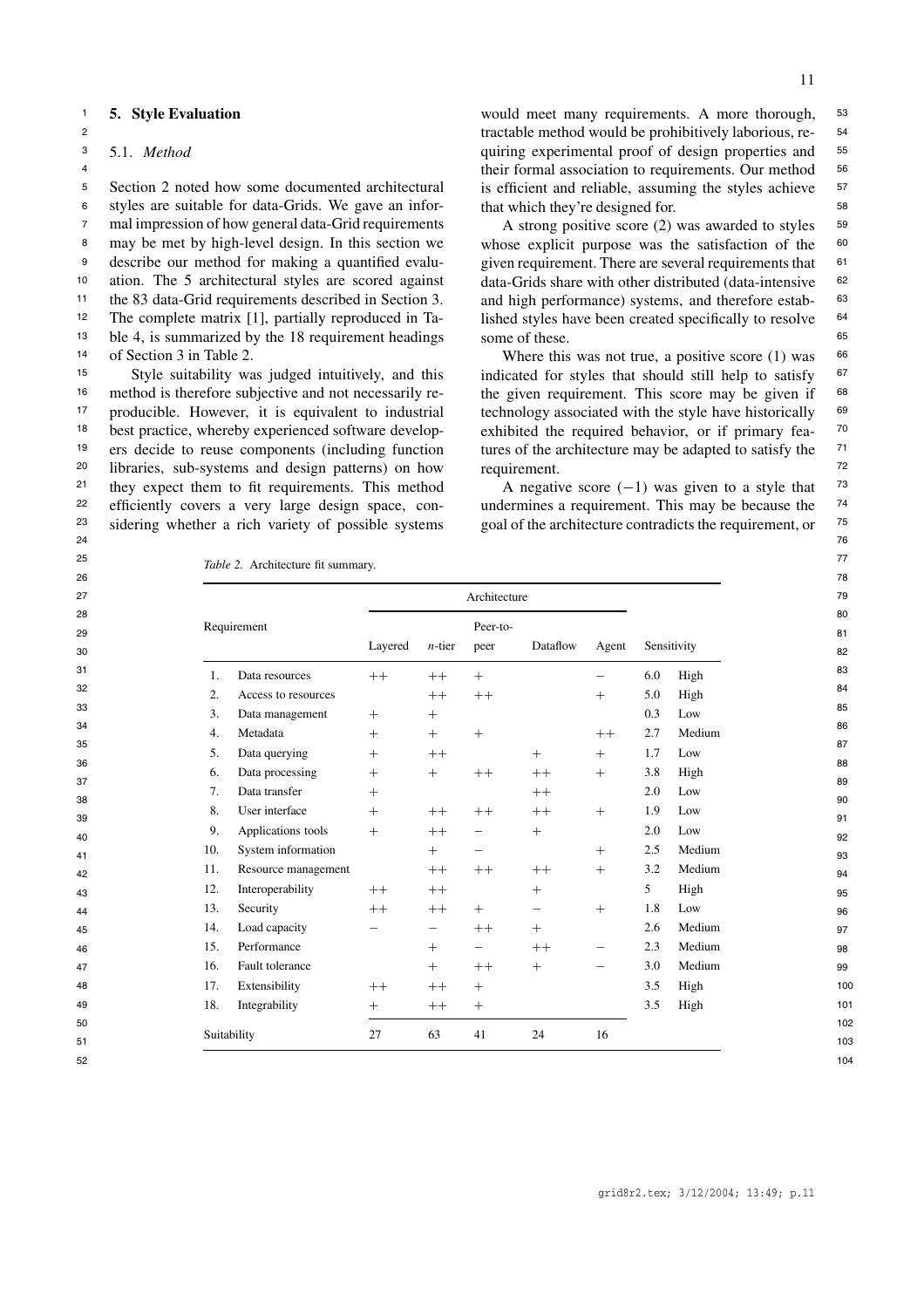13 65

14 and the contract of the contract of the contract of the contract of the contract of the contract of the contract of the contract of the contract of the contract of the contract of the contract of the contract of the con

1 1 Table 3. Demonstration of method for deriving architectural sensitivity, with style suitability 53 summary and running total, from matrix of requirements and styles detailed in [1].

| 2              |             |              |           | $\mathbf{A}$ |          |       | . .            |                        | 54 |
|----------------|-------------|--------------|-----------|--------------|----------|-------|----------------|------------------------|----|
| 3              |             | Architecture |           |              |          |       |                |                        | 55 |
| $\overline{4}$ |             |              |           |              |          |       |                |                        | 56 |
| 5              | Requirement |              |           | Peer-to-     |          |       | Absolute       | Average<br>sensitivity | 57 |
| 6              |             | Layered      | $n$ -tier | peer         | Dataflow | Agent | total          |                        | 58 |
| $\overline{7}$ | 16.1        |              |           |              |          | $-1$  | $\overline{4}$ |                        | 59 |
| 8              | 16.2        |              |           | 2            |          |       |                |                        | 60 |
| 9              | 16.3        |              |           |              |          |       | ◠              | $9 - 3$                | 61 |
| 10             | Summary     |              |           | $^{++}$      |          |       |                |                        | 62 |
| 11             | Total       | $\theta$     | 3         | 4            |          | $-1$  |                |                        | 63 |
| 12             |             |              |           |              |          |       |                |                        | 64 |
|                |             |              |           |              |          |       |                |                        |    |

15 67 mechanisms typically implementing the style would actually hinders their fulfillment. The values are given  $\frac{68}{68}$ have a negative impact on the required behavior. on the bottom row of Table 2.

18 A neutral ranking (0) was given when the archi- To demonstrate these operations, a fragment of  $\frac{1}{70}$ tecture has no obvious impact on the requirement, the matrix is given in Table 3 with the averaged ar-<sub>20</sub> or has balancing positive and negative effects. Many chitectural sensitivity scoring, the partial architecture <sub>72</sub>  $_{21}$  data-Grid requirements were neutral for several styles, suitability sum and the summary symbols. As noted,  $_{73}$  $_{22}$  as the abstract systems described by the styles and the details of requirements and style scores' justifica-<sub>23</sub> the core technology that implements them would not tion are in [1], but the relevant section is shown here  $_{75}$  $_{24}$  fulfill the requirement; the behavior would be imple- in Table 4.  $_{76}$ <sub>25</sub> mented within a component or performed by a related This method was inspired by design space analy- $_{26}$  subsystem.  $_{78}$  sis [11], the 'House of Quality' [11] and simpler  $_{78}$ A neutral ranking (0) was given when the archidata-Grid requirements were neutral for several styles, as the abstract systems described by the styles and subsystem.

27 The detailed requirements are listed with the score methods of linking requirements to system compo- $_{28}$  given for each architectural style that impacts its res- nents. The candidate designs to be placed were the  $_{80}$  $_{29}$  olution. A brief reason for the score is given in each five styles. However, this analysis did not specify  $_{81}$  $_{30}$  case. A section of the complete table given in [1] a system property space. The dimensions of behav- $_{31}$  is shown in Table 4. (In this the original matrix ior would have to be built from simplified abstrac-32 of requirements against styles has been flattened for tions of the 83 stated requirements, hiding the detail  $_{84}$ 33 presentation.) That is why we asset that defines the data-Grid problem. That is why we as The detailed requirements are listed with the score given for each architectural style that impacts its rescase. A section of the complete table given in [1] presentation.)

34 The symbols in Table 2 indicate the strongest score scored each style was scored against every require- 86 35 in the given group of requirements. For example, the ment. 36 88 tiered style is marked with '++' for requirements 37 group 18 as it scored 2 for requirement 18.1, even 5.2. Observations 38 though it only scored 1 for 18.2. The symbols in Table 2 indicate the strongest score

39 The average absolute value of the scores across The total scores of architectural style suitability for 91 40 styles for each requirements group indicates that class data-Grids across the bottom of Table 2 were all posi-41 of requirement's architectural sensitivity; a low score tive. As the five styles considered were those observed 93 <sup>42</sup> indicates architecture choice does not much influence in current data-Grid projects, this demonstrates that <sup>94</sup> 43 whether a requirement can be met. The values are wholly unsuitable architecture are avoided. The most 95 <sup>44</sup> given in the right-hand column of Table 2, with the commonly used style, *n*-tier, actually scores high- <sup>96</sup> 45 words 'high', 'medium' and 'low' indicating which est, supporting the choice of real projects and this 97 <sup>46</sup> third of architectural sensitivity scores the requirement methodology. <sup>47</sup> group falls into. The peer-to-peer architectural style is also highly <sup>99</sup> The average absolute value of the scores across styles for each requirements group indicates that class of requirement's architectural sensitivity; a low score indicates architecture choice does not much influence whether a requirement can be met. The values are given in the right-hand column of Table 2, with the words 'high', 'medium' and 'low' indicating which group falls into.

<sup>48</sup> By simply summing the scores for each style for ranked, supporting the convergence of data-Grids and <sup>100</sup> <sup>49</sup> all requirements, the style's overall suitability for peer networks noted in the community [9]. This <sup>101</sup>  $50$  data-Grid architecture is indicated; a low score either method has identified specific requirements met by a  $102$ <sup>51</sup> indicates that the style cannot meet the requirements or peer-to-peer solution. 52 104 By simply summing the scores for each style for data-Grid architecture is indicated; a low score either

actually hinders their fulfillment. The values are given on the bottom row of Table 2.

the matrix is given in Table 3 with the averaged architectural sensitivity scoring, the partial architecture tion are in [1], but the relevant section is shown here in Table 4.

This method was inspired by design space analyfive styles. However, this analysis did not specify ior would have to be built from simplified abstractions of the 83 stated requirements, hiding the detail ment.

### 5.2. *Observations*

methodology.

peer networks noted in the community [9]. This peer-to-peer solution.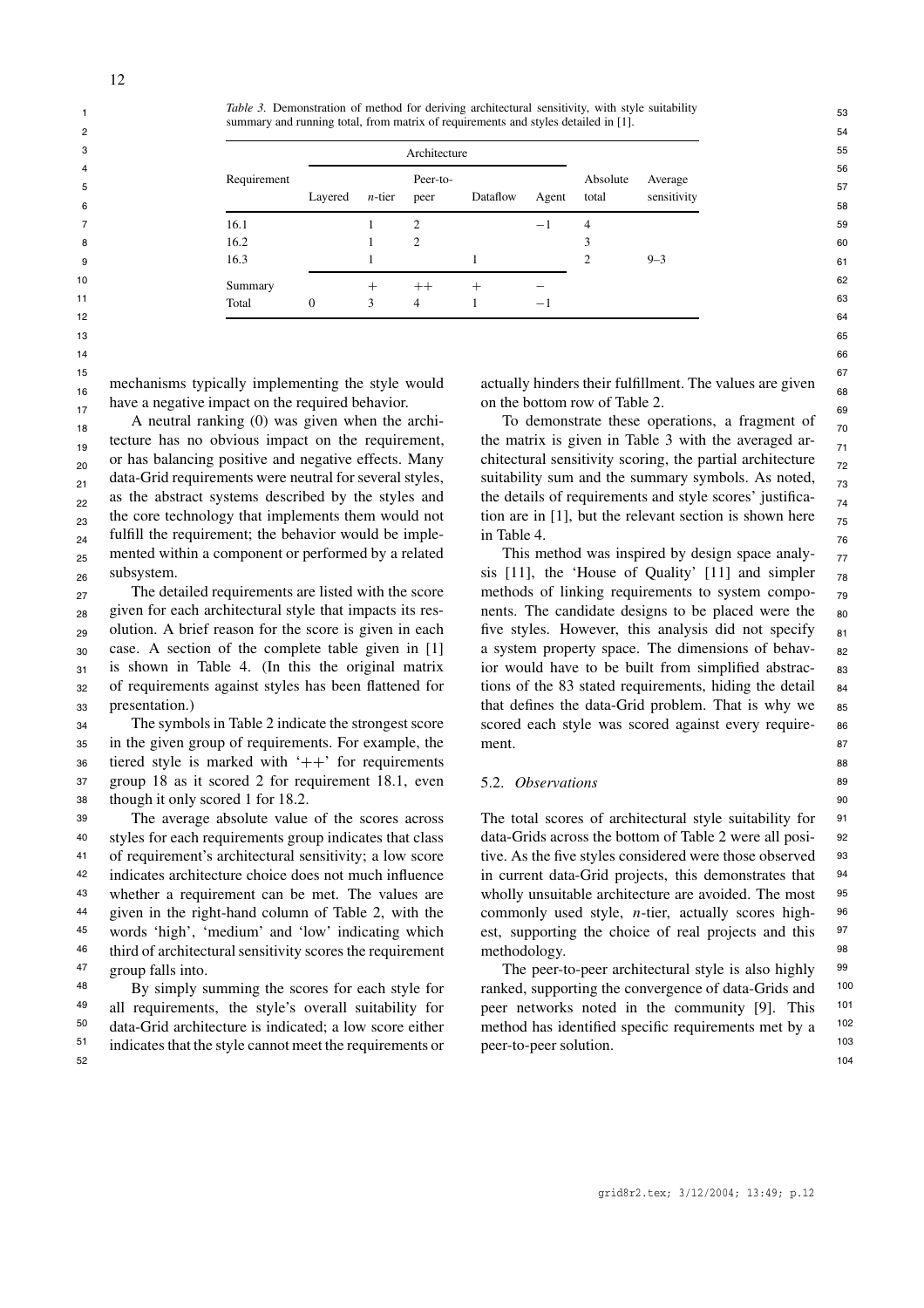<sup>1</sup> Table 4. Fragment of the matrix [1] of detailed requirements (with **Pipeline and layered architectures score well too.**  $53$ <sup>2</sup> priority and origin) against the architectural styles' suitability score These styles are closely associated with parallel com- <sup>54</sup> 3 55 puting and communication, and to some extent with 4 56 filter transformation and data management; all key

#### 6.1. *Style Evaluation*

<sup>49</sup> 10<sup>1</sup> 101 compatibility. The settlement of stated requirements. The <sup>101</sup> 101 50 Peer: I Peer network flexibility should extend to future uses. Study has examined five architectural styles that are <sup>102</sup> <sup>51</sup> 51 dominant in the distributed applications domain from <sup>103</sup>

| 5                   | 16.1          | The security services of a data-Grid should not have a<br>single point of failure.                        | $\overline{c}$   | $\min$ and $\min$ and $\min$ and $\min$ and $\min$<br>components of data-Grids. These styles only offer a                                                                | 57       |
|---------------------|---------------|-----------------------------------------------------------------------------------------------------------|------------------|--------------------------------------------------------------------------------------------------------------------------------------------------------------------------|----------|
| 6<br>$\overline{7}$ |               | Project: (Inferred)                                                                                       |                  | partial solution to the problems that must be resolved                                                                                                                   | 58<br>59 |
| 8<br>9              | Tier:         | Tiers may coordinate shared responsibility, so a<br>validation task may fail over to a redundant resource |                  | in a typical data-Grid though. Though agent technol-<br>ogy scores lowest and apparently only offers specific<br>behavior at the fringes of data-Grid operation, it does | 60<br>61 |
| 10<br>11            | Peer:         | when the primary service point fails.<br>Decentral peer networks are ideal for elastic<br>2               |                  | help to meet many requirements.<br>Conclusions may also be drawn from the require-                                                                                       | 62<br>63 |
| 12                  |               | degradation of service as sub-sets of the network<br>may continue to make progress on node failure.       |                  | ments sensitivity to architectural style sensitivity to the                                                                                                              | 64       |
| 13                  | Agent:        | $-1$ If a blackboard were used for any part of the                                                        |                  | right of Table 2. The characteristic data-Grid require-                                                                                                                  | 65       |
| 14                  |               | security process, this would be potential single point                                                    |                  | ments proved highly sensitive to architectural style.                                                                                                                    | 66       |
| 15                  |               | of failure.                                                                                               |                  | As these describe top-level system goals, this demon-                                                                                                                    | 67       |
| 16<br>17            | 16.2          | The data access services of a data-Grid should be<br>faulty tolerant to some degree.                      | $\sqrt{2}$       | strates that high-level architecture design determines<br>overall data-Grid behavior.                                                                                    | 68<br>69 |
| 18                  |               | Project: (Inferred)                                                                                       |                  | Other data-Grid requirements that were highly sen-                                                                                                                       | 70       |
| 19                  | Tier:         | 1 A middle tier may handle transfer to redundant                                                          |                  | sitive to architectural choice concern flexibility (in-                                                                                                                  | 71       |
| 20                  |               | nodes on primary failure to ensure continued data<br>access service.                                      |                  | teroperability, extensibility and integrability) and data                                                                                                                | 72       |
| 21                  | Peer:         | Peer networks are highly fault tollerant with respect<br>2                                                |                  | processing (another key data-Grid function). Most                                                                                                                        | 73       |
| 22                  |               | data routing.                                                                                             |                  | other non-functional (load capacity, performance and                                                                                                                     | 74       |
| 23                  | 16.3          | A data-Grid should have capabilities for job recovery                                                     | $\boldsymbol{2}$ | fault tolerance) and data-Grid management (meta-                                                                                                                         | 75       |
| 24<br>25            |               | in the event of system failure.                                                                           |                  | data, system information and resource management)                                                                                                                        | 76<br>77 |
| 26                  | Project:      | (Inferred)                                                                                                |                  | requirements showed medium architectural sensitiv-<br>ity. That left security and straight-forward functional                                                            | 78       |
| 27                  | Tier:         | 1 Middleware may coordinate transfer of task state                                                        |                  | requirements (data management, querying and trans-                                                                                                                       | 79       |
| 28                  |               | from a failed resource to store or another resource.                                                      |                  | fer, and user interface and application tools) with low                                                                                                                  | 80       |
| 29                  | Pipe:         | Workflows may include checkpoints that allow for<br>1                                                     |                  | demonstrated sensitivity; they can more easily be en-                                                                                                                    | 81       |
| 30                  |               | job recovery.                                                                                             |                  | capsulated to fit any style. The ranked architectural                                                                                                                    | 82       |
| 31                  | 18.1          | A data-Grid must allow existing heterogeneous                                                             | $\mathbf{1}$     | sensitivity of requirements reinforce the importance of                                                                                                                  | 83       |
| 32                  |               | components to be successfully integrated, as                                                              |                  | sound architecture for data-Grids.                                                                                                                                       | 84       |
| 33                  |               | necessary.                                                                                                |                  |                                                                                                                                                                          | 85       |
| 34                  |               | Project: EDG, PPDG, GriPhyN, BIRN, ESG, NVO,<br>AstroGrid, MyGrid, EGSO.                                  |                  |                                                                                                                                                                          | 86       |
| 35                  |               |                                                                                                           |                  | 6. Discussion                                                                                                                                                            | 87       |
| 36                  | Layer:        | 1 Layered abstraction of low-level platforms enable<br>component integration.                             |                  |                                                                                                                                                                          | 88       |
| 37                  | Tier:         | A primary aim of the transparency enabled by a<br>2                                                       |                  | We have conducted a semi-formal investigation into                                                                                                                       | 89       |
| 38<br>39            |               | middle tier is heterogeneous component integration.                                                       |                  | the general requirements of an emerging domain, the                                                                                                                      | 90<br>91 |
| 40                  | Peer:         | Peer networks typically integrate heterogeneous                                                           |                  | data-Grid. We have also examined the architectural                                                                                                                       | 92       |
| 41                  |               | nodes (which may host heterogeneous components).                                                          |                  | styles evident, and their suitability with regards to                                                                                                                    | 93       |
| 42                  | 18.2          | A data-Grid could allow heterogeneous components                                                          | 3                | the fulfillment of these requirements. Some particular                                                                                                                   | 94       |
| 43                  |               | that are not yet available, to be successfully<br>integrated.                                             |                  | observations and limitations of the study are outlined                                                                                                                   | 95       |
| 44                  |               |                                                                                                           |                  | below.                                                                                                                                                                   | 96       |
| 45                  | Project: EDG. |                                                                                                           |                  | 6.1. Style Evaluation                                                                                                                                                    | 97       |
| 46                  | Layer:        | 1 Layer abstraction also enables integration with<br>future diverse low-level elements.                   |                  |                                                                                                                                                                          | 98       |
| 47                  | Tier:         | Middle-tiers should enable future integration, but<br>1                                                   |                  | We have proposed a methodology by which architec-                                                                                                                        | 99       |
| 48                  |               | may enforce component responsibilities to allow                                                           |                  | tural styles may be analyzed to evaluate their suit-                                                                                                                     | 100      |
| 49                  |               | compatibility                                                                                             |                  | $1.321$ $0.041$ $0.041$ $0.0121$ $0.041$ $0.041$ $0.041$                                                                                                                 | 101      |

Peer: 1 Peer network flexibility should extend to future uses.

*Table 4.* Fragment of the matrix [1] of detailed requirements (with priority and origin) against the architectural styles' suitability score

(with justification).

52 104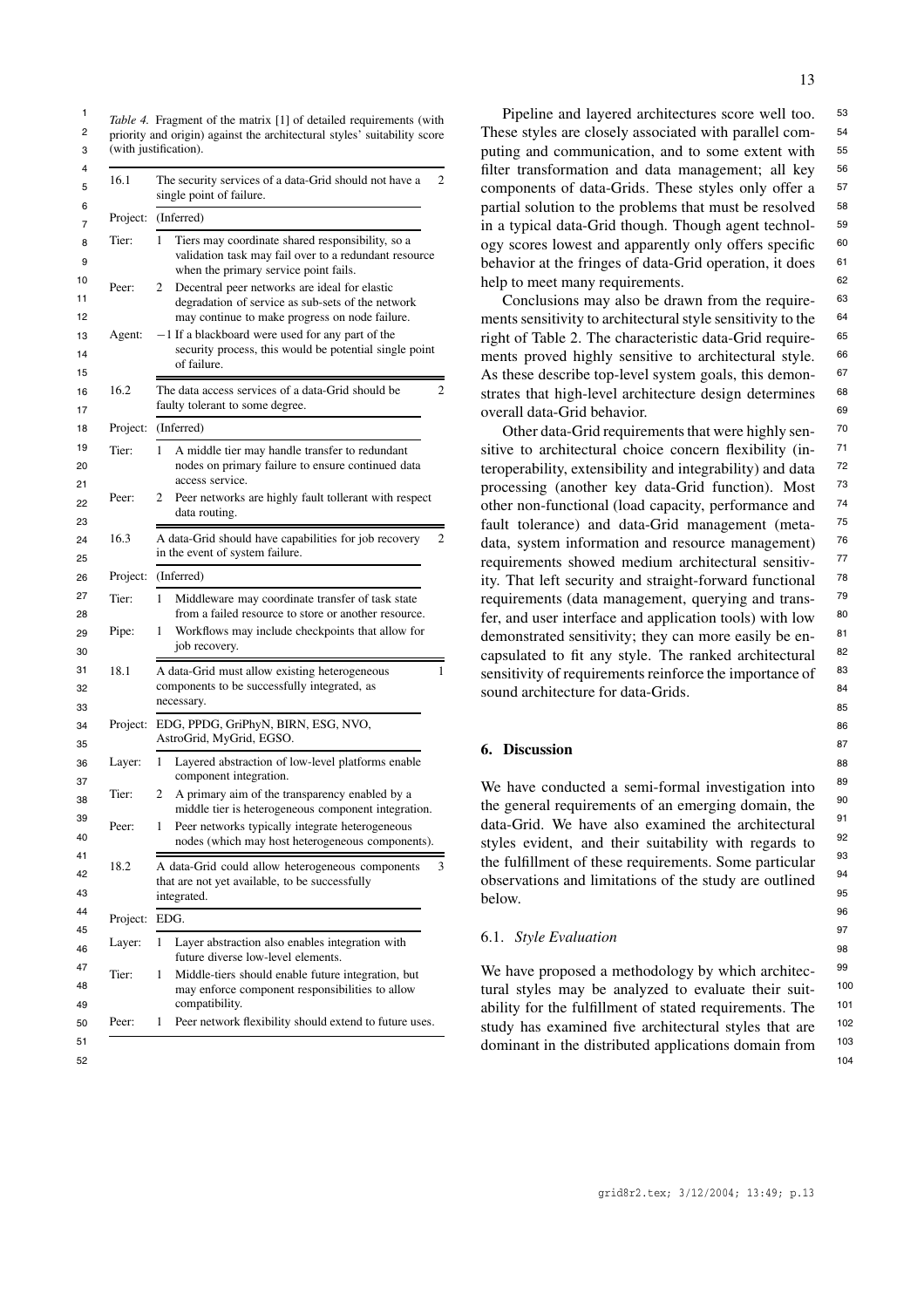<sup>1</sup> which data-Grids emerged. Other styles could have 6.3. Non-Functional Requirements 53 <sup>2</sup> been evaluated with these. The *n*-tiered architecture  $\frac{1}{2}$  been evaluated with these. The *n*-tiered architecture <sup>3</sup> could have been refined into distributed component we have seen that annough the functional require-<sup>4</sup> and web service styles; this decomposition would lead them is for data-order and we had the hou- $5$  to discussion of specific technologies' suitability – be-<br> $\frac{1}{2}$   $\frac{1}{2}$   $\frac{1}{2}$   $\frac{1}{2}$   $\frac{1}{2}$   $\frac{1}{2}$   $\frac{1}{2}$   $\frac{1}{2}$   $\frac{1}{2}$   $\frac{1}{2}$   $\frac{1}{2}$   $\frac{1}{2}$   $\frac{1}{2}$   $\frac{1}{2}$   $\frac{1}{2}$   $\frac{1}{2}$ <sup>6</sup> yond the scope of this review. The pipe and filter style  $\frac{1}{2}$  for each continuous proposal proposal in the scope of this review.  $7 \text{ could be separated from various parallel execution}$   $\omega$  being in means a parameter and the separated choices  $\omega$  $\frac{8}{20}$  paradigms; the reliable scheduling strategies of these  $\frac{1}{200}$  be inferred from stated functional requirements <sup>9</sup> may satisfy specific computation requirements, but at  $\frac{1}{100}$  For example, the requirement for interpretability with <sup>10</sup> a detailed design level not considered here. A sim-<br>other Grids implies the need for extreme flexibility and <sup>11</sup> ple client–server architecture was not discussed as it the decounling of annications. These requirements  $\frac{63}{63}$ <sup>12</sup> is so weak in an Internet scale distributed context. <sub>are well</sub> met by the abstraction enabled by *n*-tiered 13 Mobile agent architecture, exemplified by Internet systems. <sup>14</sup> 'bots, are related to the agent style (least applica-<br>Some types of non-functional requirement are not <sup>15</sup> ble of the five styles); they would also only satisfy a **proposite approached directly at all.** For example, usability is  $\frac{67}{2}$ <sup>16</sup> subset of the requirements related to their functional discussed only in so far as buy-in for less technical <sup>68</sup> <sup>17</sup> purpose. The contract of the series must be low, and in the operation of interfaces. purpose.

<sup>19</sup> more strictly defined, possibly by their abstract inter-<br>complexity, training and documentation requirements,  $\frac{20}{20}$  faces or event transitions. For example, essential op-<br>or the boundary between front-end service composi- $\frac{21}{10}$  erations for agent architecture may include spawning tion or administrative interfaces and back-end hack- $\frac{22}{10}$  new agents and agent writing to a shared blackboard. ing. Likewise, security and reliability are given limited  $\frac{74}{10}$ 23 At this level of detail it is unambiguous how a style attention, and so do not inform architectural direction  $15$  $\frac{24}{\text{subfooted}}$  as much as might be expected. This is particularly  $\frac{76}{\text{subfooted}}$  $\frac{25}{25}$  explores required existing research  $\frac{25}{27}$  true of security, where requirements are frequently de- $\frac{26}{100}$  and the construction would be characteristic style inter-<br>scribed in very coarse-grained terms, or may be stated 27 use a hybrid style or hide the characteristic style inter-<br><sup>27</sup> in terms of solutions  $_{28}$  faces in design detail. Our technique allows real-world  $_{111}$  is the solutions.  $29$  solutions to be informally classified against the five  $6.4$  Generality  $30^{\circ}$  styles discussed.  $82^{\circ}$ The five styles examined could also have been more strictly defined, possibly by their abstract interfaces or event transitions. For example, essential operations for agent architecture may include spawning new agents and agent writing to a shared blackboard. At this level of detail it is unambiguous how a style supports required behavior. However, such strong characterization would exclude existing projects that styles discussed.

### 6.2. *Formalism*

 $_{34}$  If architectural styles were strictly expressed, the suit-<br>characterized by its weak positive requirements, and  $_{86}$  $_{35}$  ability of candidate architectures for the fulfillment of this may reflect that all projects currently have similar  $_{87}$  $_{36}$  requirements could be determined by formal analy-<br>long-term goals. However, a light overall weighting is  $_{88}$ 37 sis methods. Architectural properties could be proven also given when a single project has a strong need for  $_{89}$ 38 to satisfy declarative requirements by finding consis-<br>a requirement that is specific to an application domain;  $\theta_90$  $39$  tency. However, this method is of limited value in the for example, extra sign-on points for authorization to  $_{91}$ 40 current data-Grid domain, as declarative constraints use medical records. These therefore appear to be low  $_{92}$ 41 cannot be reliably derived from lengthy, ill-defined priority general requirements when they are actually  $_{93}$ external for just a subset of projects. Such differences  $_{94}$ If architectural styles were strictly expressed, the suitrequirements.

43 Formal methods have been applied to analyze the the methods point to the need to develop a more te- $44$  architecture of specific projects [7] and to gener-<br> $44$  architecture of specific projects [7] and to gener-45 ally distinguish Grid systems from distributed sys-<br>45 ally distinguish Grid systems from distributed sys-46 tems [14]. The former work used an event transition styles for the domain. <sup>47</sup> language rather than a calculus for static relations. In  $\frac{65}{100}$  context <sup>48</sup> this way, models could be rapidly generated and easily the could be the country of the state of the state of the state of the state of the state of the state of the state of the state of the state of the state of the <sup>49</sup> interpreted from informal high-level designs. How- In order to fully understand the relationship between  $101$ <sup>50</sup> ever, it is not clear what benefit models of generalized requirements and architectures in the data-Grid do-<sup>51</sup> Grid architecture would be. The main, this relationship must also be considered in <sup>103</sup> 52 104 Grid architecture would be.

### 6.3. *Non-Functional Requirements*

We have seen that although the functional requirements for data-Grids are fairly well defined, the nonfunctional requirements are expressed rather more informally. Despite the low emphasis given explicitly to non-functional requirements in documents available, in many cases appropriate architectural choices can be inferred from stated functional requirements. For example, the requirement for interoperability with other Grids implies the need for extreme flexibility and the decoupling of applications. These requirements are well met by the abstraction enabled by *n*-tiered systems.

<sup>18</sup> The five styles examined could also have been However, no explicit guidance is given on interface  $\frac{70}{14}$ Some types of non-functional requirement are not approached directly at all. For example, usability is discussed only in so far as buy-in for less technical in terms of solutions.

## 6.4. *Generality*

31 83 It is apparent that as well as strong core requirements, 32 6.2. Formalism Superson Contact State State State State State State State State State State State State State State State State State State State State State State State State State State State State State State State S 33 33 **1981** ments. It is interesting that the domain can also be  $\epsilon$ this may reflect that all projects currently have similar long-term goals. However, a light overall weighting is also given when a single project has a strong need for a requirement that is specific to an application domain; for example, extra sign-on points for authorization to use medical records. These therefore appear to be low priority general requirements when they are actually in emphasis point to the need to develop a more refined taxonomy of data-Grids, before undertaking a more comprehensive study of appropriate architectural styles for the domain.

In order to fully understand the relationship between requirements and architectures in the data-Grid do-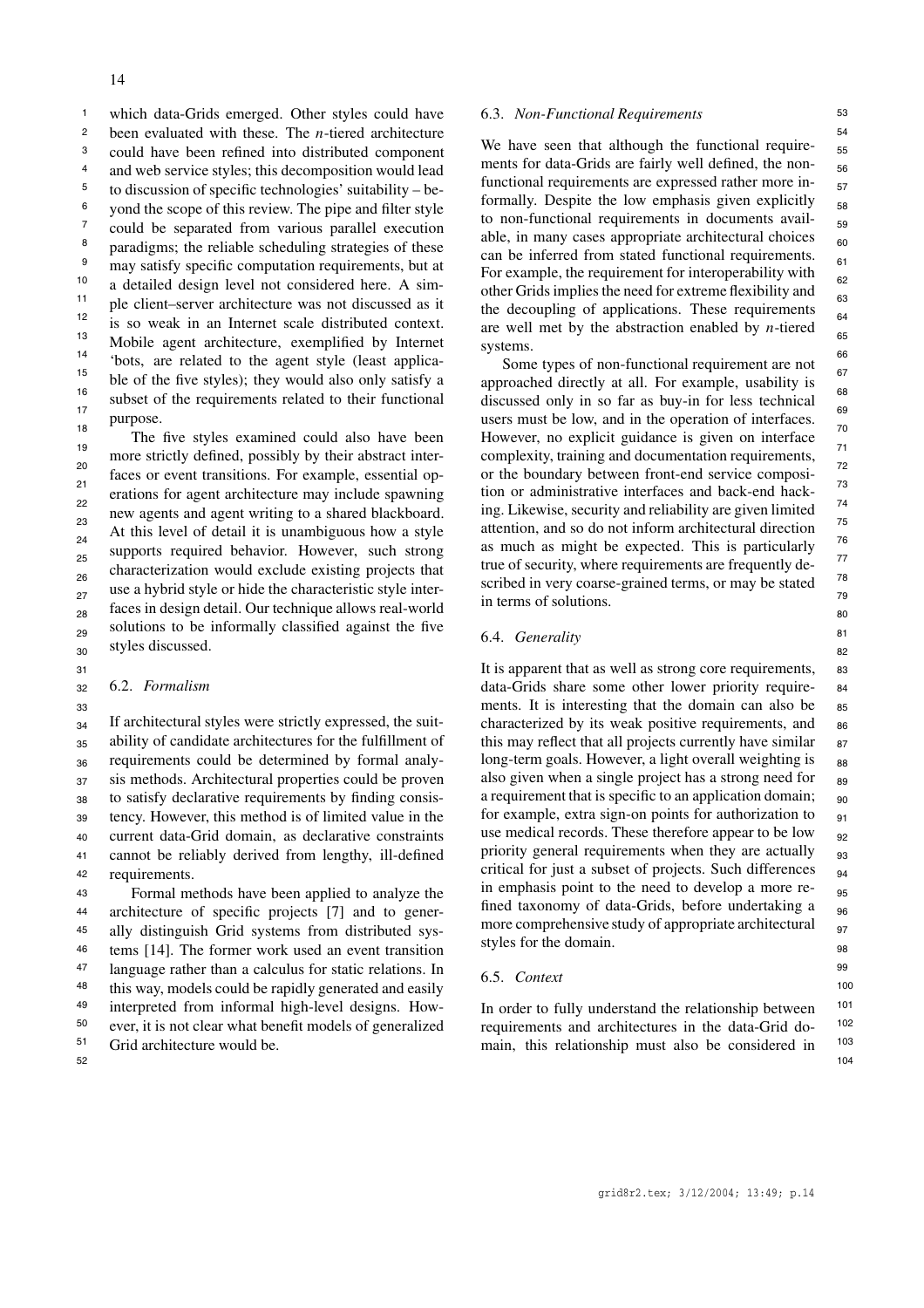<sup>1</sup> a broader context. The Architecture Business Cycle Our work studies the requirements and architectures <sup>53</sup> <sup>2</sup> (ABC) [2] is a model that describes three key factors of data-Grid systems within the context of a project-<sup>3</sup> that influence the architecture of a software system based development environment. We also note that <sup>55</sup> 4 throughout the development lifecycle: Requirements, many of the steps involved in the process of style 56 57 the Architect's Experience and the Technical Environ-<br>evaluation were dependent upon heuristic judgments. 57 6 ment of the development. The Requirements of the Given these considerations, our results are presented 58 7 ABC model include not only 'system requirements' as being indicative rather than definitive. Our con-8 such as those described in Section 4, but also the re-clusions may be used by data-Grid projects to guide 60 9 quirements of the developing organization(s). In the their initial stages of development, or to suggest direc-10 data-Grid domain, several such influences can be read-<br>10 tion and focus for a more in-depth study of data-Grid 62 <sup>11</sup> ily identified. Firstly, some projects have very close systems. 63 12 relationships with teams or organizations that are de-13 veloping tools or technologies for data-Grids. Such the state of the state of the state of the state of the state of the state of the state of the state of the state of the state of the state of the state of the state o <sup>14</sup> associations can result in implicit or explicit require- **7. Conclusions** 66 15 67 ments for a project to leverage such tools or tech- $16$  nologies in their system. Second, the fact that most ln consideration of the above discussion, we are able  $_{68}$  $_{17}$  data-Grid projects are geographically distributed leads to draw certain conclusions from this investigation.  $_{69}$ 18 to a requirement for a highly modular architecture. We have demonstrated that data-Grids are an emerg-  $_{70}$ a broader context. The Architecture Business Cycle that influence the architecture of a software system throughout the development lifecycle: Requirements, the Architect's Experience and the Technical Environment of the development. The Requirements of the ABC model include not only 'system requirements' such as those described in Section 4, but also the redata-Grid domain, several such influences can be read-

19 The previous experience and expertise of the sys-  $\frac{10}{2}$  mg domain with a well-defined set of core functional  $\frac{1}{71}$  $_{20}$  tem architect(s) may also affect the architecture of requirements, though poorly defined non-functional  $_{72}$  $_{21}$  their current project, through an inclination towards requirements. From this, we have derived a set of  $_{73}$ <sub>22</sub> a particular architectural choice or approach. Finally, general requirements for data-Grid systems. We have  $\frac{1}{74}$ any software development project exists in a techni-<br> $\frac{1}{23}$  dentified requirements that are particularly sensitive  $\frac{1}{75}$  $_{24}$  cal environment of trends, paradigms, technologies to system architecture. We have considered the ar- $_{25}$  and existing infrastructure that may influence the de-<br> $\frac{C}{17}$  chitectural styles prevalent in the distributed systems  $_{26}$  velopment process and hence the architecture. These  $\frac{1}{26}$  from which data-Grids have emerged, and analyzed  $\frac{1}{78}$  $_{27}$  may be specific to certain scientific domains, such the fitness of these styles for fulfilling the derived  $_{79}$ <sub>28</sub> as existing networked applications and data services, general requirements. We have determined that  $n_{\text{eq}}$ <sub>80</sub> <sub>29</sub> or non-specific such as the tools and software pack-<br> $\frac{\text{ter}$  architectures offer the best fit to these require- $_{30}$  ages of the Globus Toolkit, the Web services paradigm ments, suggesting a baseline architecture for data-Grid  $_{31}$  and the Open Grid Services Architecture (OGSA). projects. It has also been noted that the peer-to-peer  $_{83}$  $\frac{32}{2}$  As discussed in Section 2, the nature of the distrib-<br> $\frac{32}{2}$  As discussed in Section 2, the nature of the distrib-<sub>33</sub> uted computing systems from which data-Grids have of current data-Grid projects has indicated that the  $n$ -<sub>34</sub> evolved must also be considered. The architecture the style is being use extensively, though implicitly by 35 of these systems will inevitably influence that of the the vast majority of projects. Use of other styles is also  $\frac{87}{2}$ data-Grids that emerge from them.

### 6.6. *Information Quality*

<sup>40</sup> public websites and other such available documents, nent solutions to be used very early in the develop-<sup>41</sup> the information upon which this study is based may be ment lifecycle, effectively freezing some high-level <sup>93</sup> <sup>42</sup> incomplete, or of uncertain currency. We have consid-<br>design decisions. With this equal focus on require-<sup>43</sup> ered these limitations in the observations made, and ments and architecture, the development process evi-<sup>44</sup> conclusions drawn, describing our reasoning at each dent in the data-Grid domain roughly follows the Twin<sup>96</sup> <sup>45</sup> stage. Stage and the stage of system development [12]. This model <sup>97</sup> stage. We have indicated throughout that, being drawn from the information upon which this study is based may be stage.

<sup>47</sup> ture. Qualitative research methodologies have been allowing for their concurrent and semi-independent <sup>99</sup> <sup>48</sup> used extensively within the Information Systems com-<br>evolution, thus addressing specific characteristics of <sup>100</sup> <sup>49</sup> munity, and our work may be considered as a Case the data-Grid domain: the need for elaboration and im-<sup>50</sup> Study; "an empirical study that investigates a contem-<br><sup>50</sup> Study; "an empirical study that investigates a contem-<br>proved definition of requirements through early proto- $51$  porary phenomenon within its real-life context" [16]. typing, the need to match existing units of architecture  $103$ 52 104 The data used is also necessarily qualitative in nature. Qualitative research methodologies have been porary phenomenon within its real-life context" [16].

of data-Grid systems within the context of a projecttheir initial stages of development, or to suggest direcsystems.

#### **7. Conclusions**

<sup>36</sup> and ones that emerge from them.<br>tiered components decomposing to reveal an internal <sup>37</sup> 89<br>
structure that conforms to an alternate style. In consideration of the above discussion, we are able to draw certain conclusions from this investigation. We have demonstrated that data-Grids are an emerging domain with a well-defined set of core functional requirements, though poorly defined non-functional requirements. From this, we have derived a set of general requirements for data-Grid systems. We have identified requirements that are particularly sensitive to system architecture. We have considered the architectural styles prevalent in the distributed systems from which data-Grids have emerged, and analyzed the fitness of these styles for fulfilling the derived general requirements. We have determined that *n*tier architectures offer the best fit to these requirements, suggesting a baseline architecture for data-Grid projects. It has also been noted that the peer-to-peer style also offers significant benefits. Our examination of current data-Grid projects has indicated that the *n*tier style is being use extensively, though implicitly by the vast majority of projects. Use of other styles is also apparent. Most systems are hybrid in style, with many

 $\frac{38}{38}$  bis. *Hyprimation galancy*  $\frac{90}{38}$  It is generally the case that individual projects  $\frac{90}{38}$ <sup>39</sup> We have indicated throughout that, being drawn from have made decisions about technologies and compo-<sup>46</sup> The data used is also necessarily qualitative in na-<br>focuses explicitly on requirements and architecture, <sup>98</sup> nent solutions to be used very early in the developdesign decisions. With this equal focus on requirements and architecture, the development process evident in the data-Grid domain roughly follows the Twin evolution, thus addressing specific characteristics of the data-Grid domain: the need for elaboration and improved definition of requirements through early proto